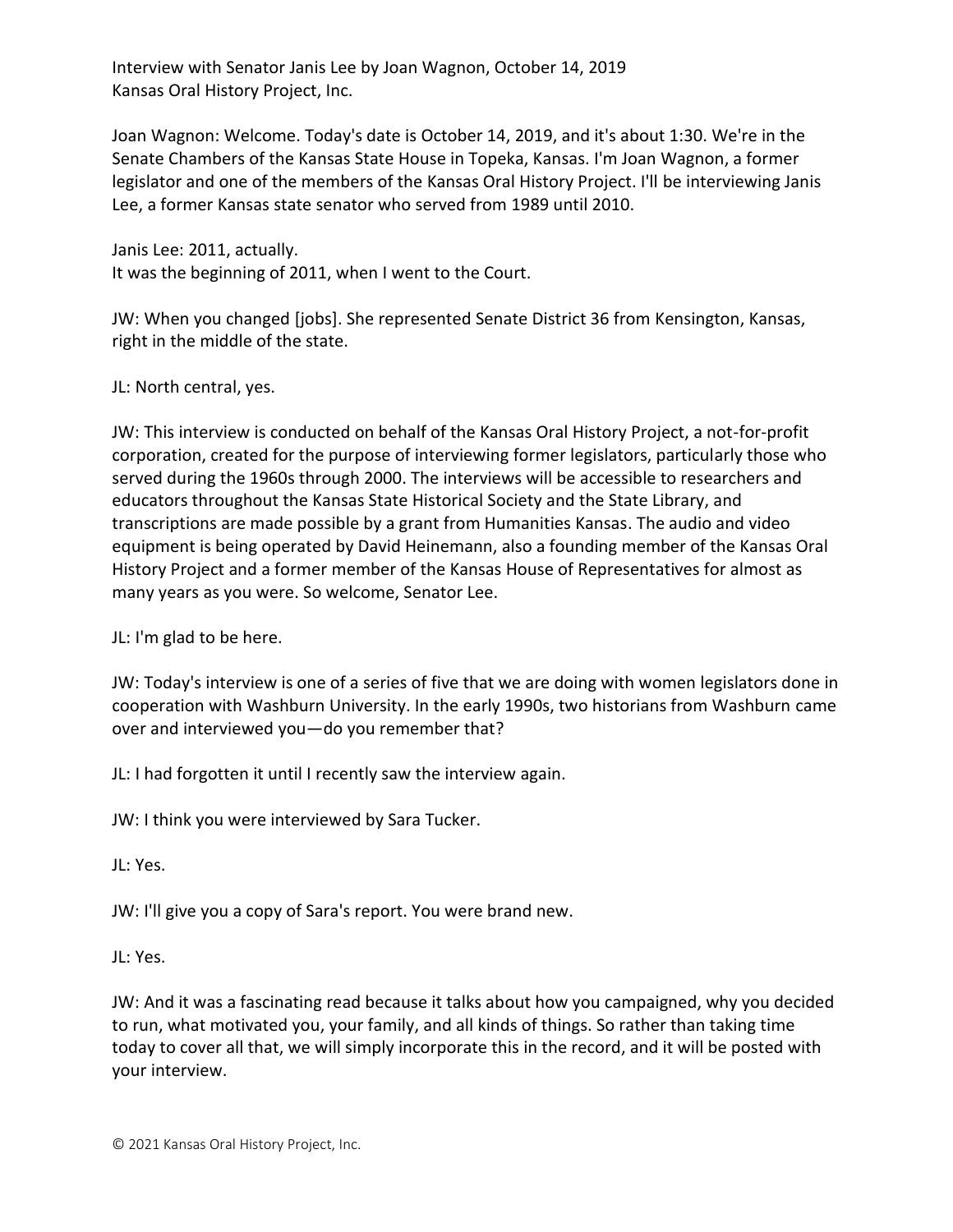How do I summarize Senator Janis Lee? You were married young.

JL: Yes.

JW: A farm wife with three kids. You finally got through college in about 1970. You were handling the farm and the kids.

JL: Actually we weren't on the farm when I went to college, but we had three children while I went to college. So it took me seven years to get through, but I did.

JW: Persistence is what I read in that interview. You first ran for office in 1984 for the House.

JL: Yes.

JW: You laid your plans very carefully. When Neil Arasmith stepped down—

JL: No, he did not step down. I beat him.

JW: Beat him well.

JL: Yes. I made the decision. I had decided earlier that I wanted to be in the legislature. I understood how it affected especially our local schools and many other things and felt that it was an opportunity that if I worked hard, I would have a chance. I worked very, very hard, and I was able to beat him. As you say, I got 67 percent of the vote, which was sort of astounding for a district that was a very strong Republican district.

JW: You have been a Democrat forever.

JL: Yes, always.

JW: Your families were all Democrats.

JL: Yes.

JW: So it never occurred to you to not be a Democrat.

JL: No, I was a Democrat. To be anything else would have been untrue. It would have simply not fit for what I was.

JW: Is there anything about your background that wouldn't be covered in that interview that you'd want to tell me now?

JL: I really can't think of anything. As I talked in that interview, my family always was interested in politics. My dad had run unsuccessfully for the Senate. To me, it was something that I should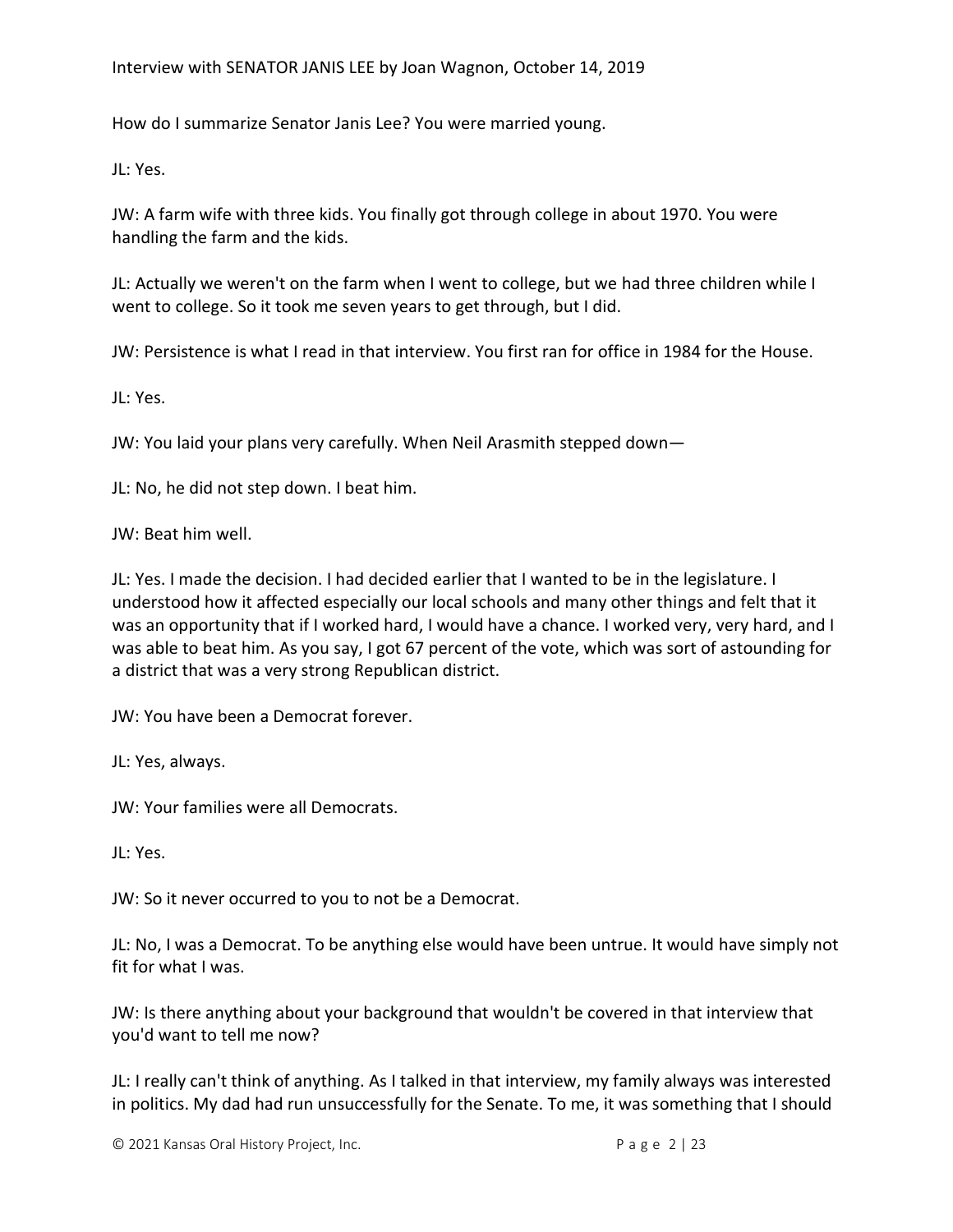do. You were supposed to provide service to your community. This was one of my ways to do it. I can't remember if I said in the interview or not, actually my first elected office was to be Township Treasurer.

JW: No, that's not in there. So tell me.

JL: I did not run. I got a call after the election by the County Clerk. The current Township Treasurer had decided to retire. Those three men who were on the Township Board at the time and their wives all wrote in my name, and I found out afterwards that I had been elected with six votes.

JW: I think that's pretty interesting. What we're going to do today, Janis, is talk about the twenty-two years that you spent in the legislature, your perceptions on what has happened with respect to policy, politics, and governance. I know you've been involved in all three. I hope you will reflect on tangible policies that were adopted, things that didn't get done, and the way that you as a female leader shaped your perceptions of government broadly. I'm also interested in talking to you at the end about what you did when you left the legislature and went to the Court of Tax Appeals and since then.

So let's start with the district. What was the district like when you first ran?

JL: There were eight counties, five counties along the Nebraska border from Norton to Republic, and then three counties south of that—Rooks and Osborne and Mitchell County, so a very rural district. There were not any large towns. The largest town was maybe 3,000 people, so a very rural district.

JW: How did it change over time?

JL: The counties only got smaller. The district changed because I went through reapportionment twice.

JL: in the end, I had ten counties, and the only reason that it was only ten counties by the end of 2002, the last reapportionment, was because Ellis County came into the district. While the other counties had 3,000 to 5,000 people in it, Ellis County had over 20,000. That way, it was only ten counties. It changed dramatically when Ellis County came in.

JW: Did you think that reapportionment was fair to your constituents? I know you had a big fight in the Senate over those districts, did you not?

JL: We did not the first time. In 1992, I lost Norton County and went down and took in Russell County and Ellsworth County. That was fairly similar to what I had had before. It was fairly homogeneous. It brought in a little bit more of oil country that I had not had before. But outside of that, I didn't feel that that was unfair.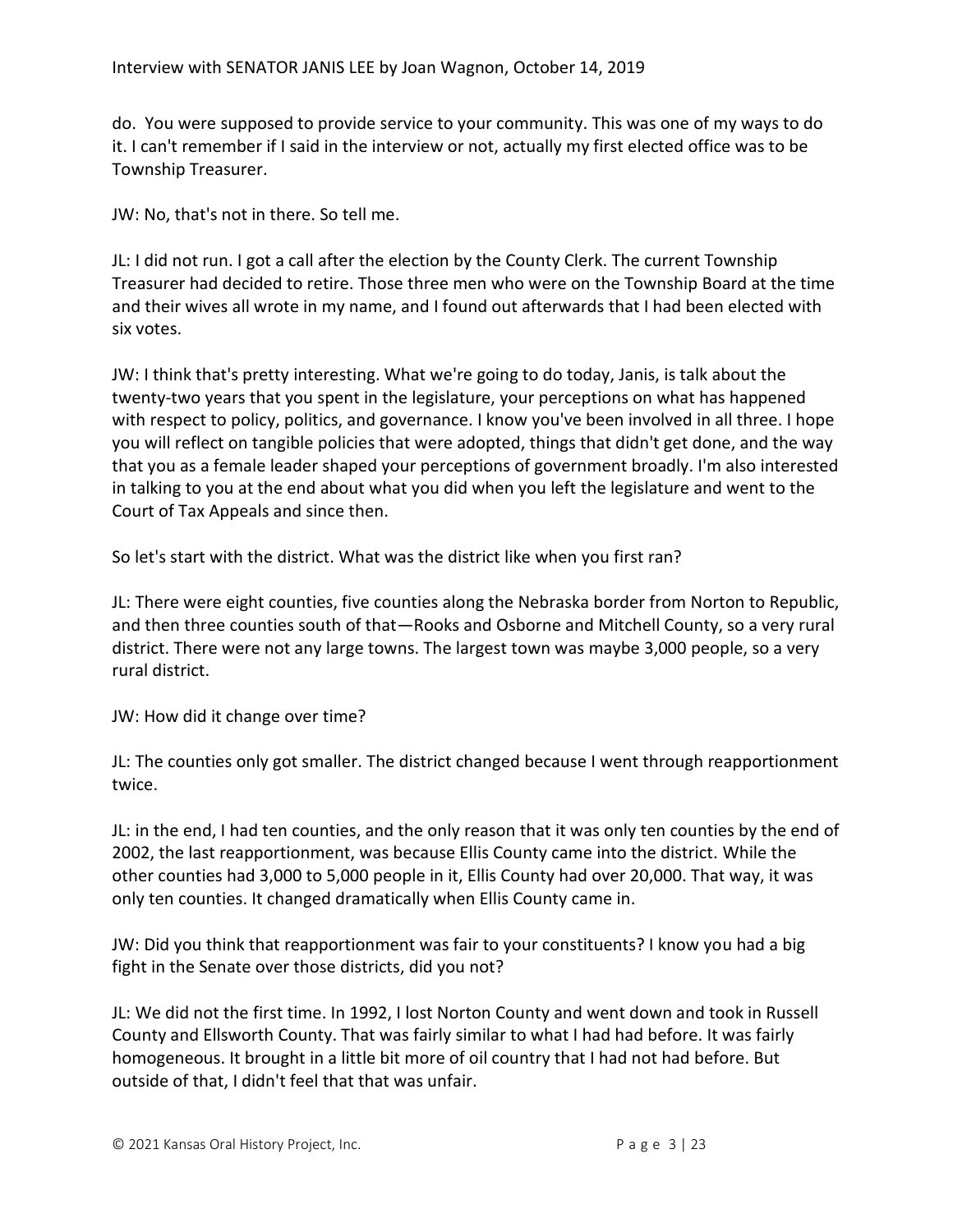The 2002 reapportionment was the most difficult one. There was a large push during that to actually put me in a district with another senator, and I ended up in a district with another senator, but it was a district that I had some say in terms of how it was arranged and made the decision that I wanted Ellis County in my district at that time.

It's difficult when you're reapportioning rural Kansas. Many of the counties have a lot of similarities. Perhaps Ellis would be the one, as probably the Garden City area or the Colby area, those are a little bit different than the surrounding small counties. I never felt in terms of the constituents that it was that unfair. The unfairness for them is that their senator, whomever it is, is a long ways away. You can't live in all ten counties or all fifteen counties.

JW: Did you ultimately move out of Kensington?

JL: No, we did not move until after I left the Senate. We chose Hays, quite frankly, to retire because we had a lot of friends in Hays, friendships that we had developed during the time that I represented Ellis County, but also for the fact that it was closer to really good medical services and some things like that.

JW: Did the issues change by adding density in a place like Hays?

JL: Probably one of the main issues was the university. I had had a technical college in my district, always because Mitchell County had had the technical college, and North Central Technical College was also in Ellis County, but the university became a part of the district. There were a little bit of changes in the interest, but not a great deal other than Hays is just a bigger community as opposed to the really small communities.

JW: How did you change over these twenty-two years personally?

JL: Oh, goodness. I believe that I became a better listener. That's one of the things that you have to do as a legislator because one of the things it seemed to me-I did every election year, I started door to door in May and did door to door from May until Election Day. I usually started at 9:00 in the morning and went until dark at least five days a week. One of the things that I learned doing that was that people liked to be heard. You didn't always have to be able to provide for them what they asked for, but they wanted to be heard. They wanted to know somebody was listening. I gained a tremendous amount of experience and knowledge just because that's what you do as a legislator. You learn so that you understand the things that are brought to you.

I remember at one point I had a woman who was just monitoring what I was doing. It was actually a woman who worked at Johnson County Community College. She had taken a semester off. One of the things she did was to come and spend some time with me. She was so amazed at the number of issues, as you know, that you as a legislator deal with in a day. You have one phone call about this issue, and two minutes later, there's a phone call about something that's totally different. They all expect you to have some understanding.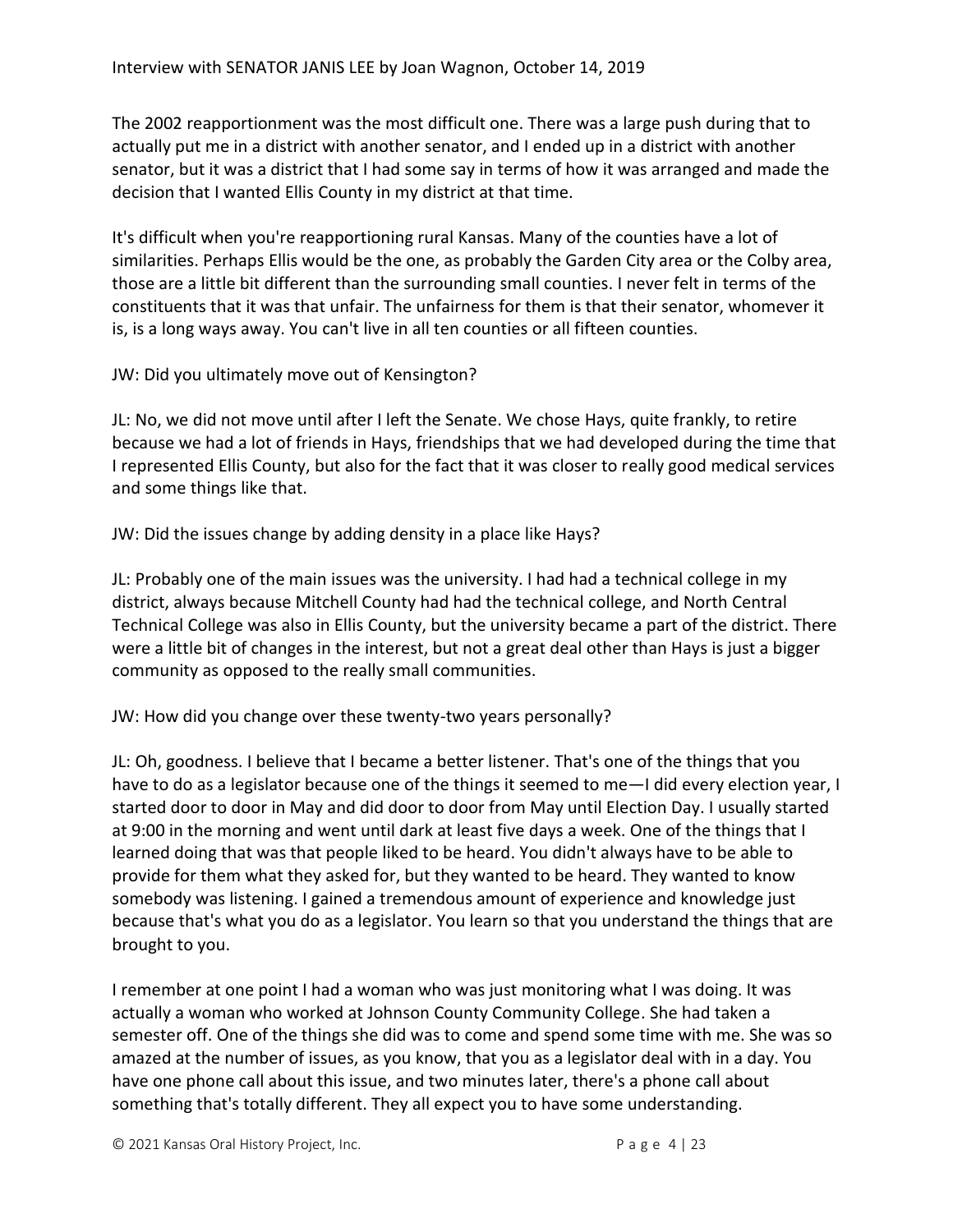JW: I never felt the need to do any polling in a legislative race because I felt like knocking on doors was the best polling that you get because people talk to you. Did you feel the same?

JL: Yes, although we did do polling in 2002, when the district changed so dramatically, and I ended up in a district with another senator. We did do some fairly in-depth polling. What it brought to us was what I felt that I already knew from talking with people.

JW: Did you run against each other?

JL: Yes.

JW: Who was your opponent then?

JL: Larry Salmans. I actually beat two incumbent senators in my twenty-two years.

JW: That's pretty good, Janis. The other thing, if I think about that span of time from 1988, when you had the first election, to 2010, when you retired, is that Kansas changed a lot.

JL: Yes, it did.

JW: What we're learning in all of these interviews that we're doing is how much changed and what the impact of that was. As a rural legislator, I would be very interested in hearing you talk about the changes in people's attitudes, in their politics. How did things change in Kansas?

JL: A couple of things that I saw change that were fairly interesting to me, first of all, was liquor by the drink. When I was first elected, that just was—people did it, but you just didn't admit that you did it. If you voted for it, especially if you were from rural Kansas, it was going to be pretty difficult for you. I saw that change dramatically over the years. That was a slower change than some of the other change.

The other issue would be marriage, and who can be married. I saw a dramatic change in that from 2002 until 2010. Gay marriage was just a very negative—same-sex marriage was a very negative thing in 2002. By 2010, it became much more acceptable. It just isn't an issue now for most people.

JW: Talk a little bit about the rural attitudes. Maybe this is a little bit of stereotyping, but I always thought that the rural legislators that I worked with were very pragmatic, very down to earth, very common sense. Is that still a true thing?

JL: With some, and not with some. But, yes, I think that was part of what your rural upbringing was, to be very thoughtful about things and not make huge changes but have to have good reasons for why you did make changes. One of the major changes that I saw that I find very disappointing is when I was first elected, yes, you were elected as a Democrat or as a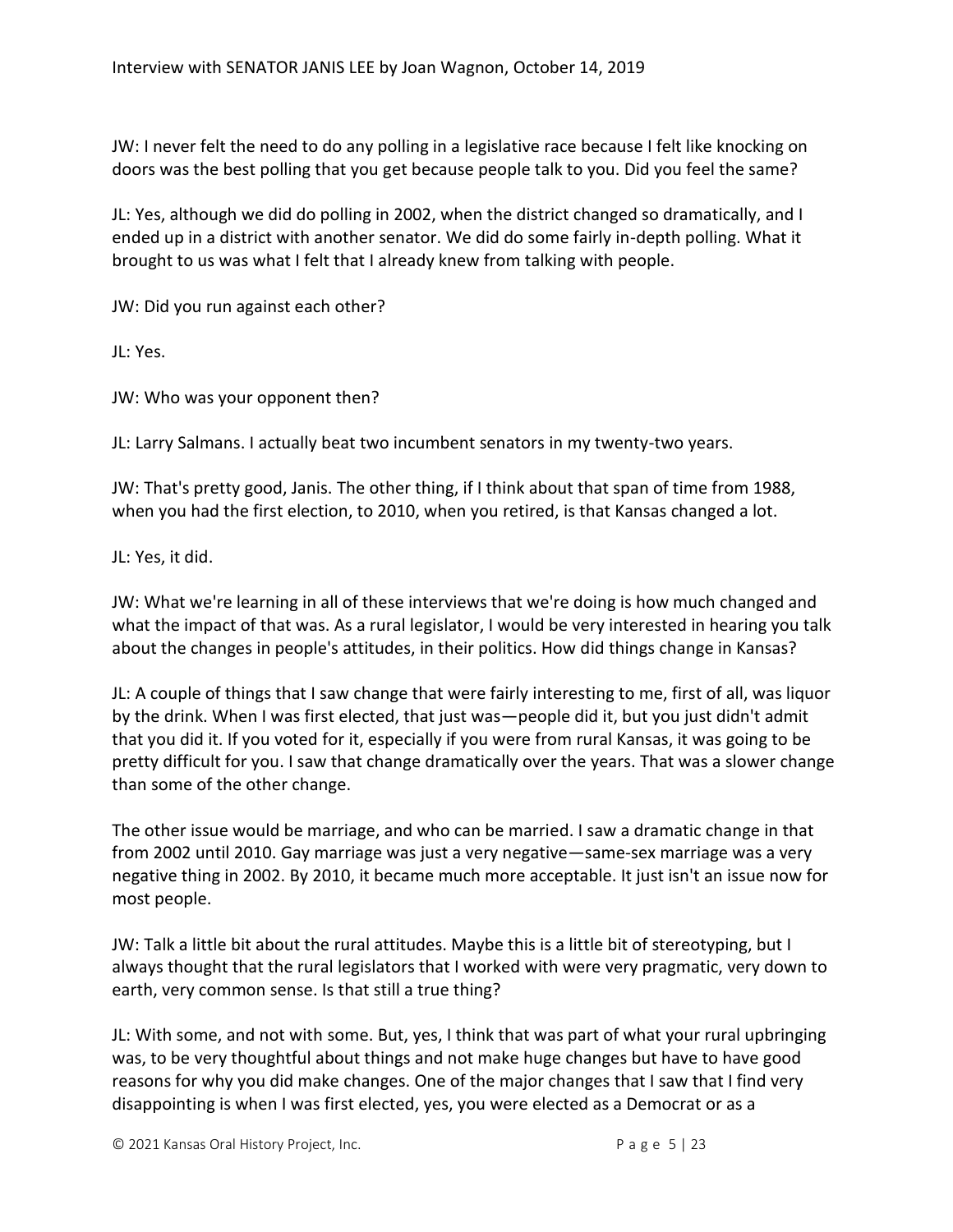Republican. I obviously would not have been elected if it wasn't for the Republicans who voted for me. My district was 67 percent Republican, 21 percent Democrat. I couldn't get elected with all the Independents and all the Democrats. I had to have a lot of crossover. People were willing to listen and to talk. They weren't in such trenches. The longer I was here, the more I saw that at least the elected officials were not as willing to cross over and to work with somebody on the other side to get good policy.

I found that, in the beginning, once you were here, I would work with a lot of rural legislators, Republican or Democrat. Most of them were Republican, but that made no difference because we felt the same about issues. We felt that our constituents felt the same. As time went on, that became more difficult, and I find that sad.

JW: I hear that kind of a comment from many people as we've done these interviews. Just a couple more questions about change over time. Was campaigning very different in, say, ten years after you ran? In your interview here, you talk about coffees. I remember, Janis, you would drive home all the time. In fact, you rolled your car once.

JL: Yes.

JW: Driving home too late at night. You drove and talked and drank coffee.

JL: That never changed. Throughout all of the twenty-two years, during session, I would have two coffees almost every Saturday. Maybe twice during the year, I would stay in Topeka on the weekend to try to get caught up. Otherwise, I would have two coffees every Saturday around my district so that I was in every county at least twice if not three times during a session to be available to talk.

Then all summer—I drove 45,000 miles a year for every year I was in the legislature. You had a big district and to be available so that people felt comfortable with you. The one poll that I talked about that one of the things they asked in the six counties that had been my district for ten years, they asked how many people had had contact with me. The people did the polling were shocked because 36 percent of the people had had actual contact with me. About 95 percent of those people were satisfied with the contact they had had with me. They felt that that was a large percentage for a rural district.

## JW: That's huge.

JL: It was because I felt that was necessary. In order to represent people, not only did I need to hear from them, but they needed to be comfortable with me so that when they had an issue, they would feel like they could come to me, and we could talk about it.

JW: One of the things that we heard in another interview was that in the rural communities, there was an acceptance for Democrats because there was a reservoir of good will towards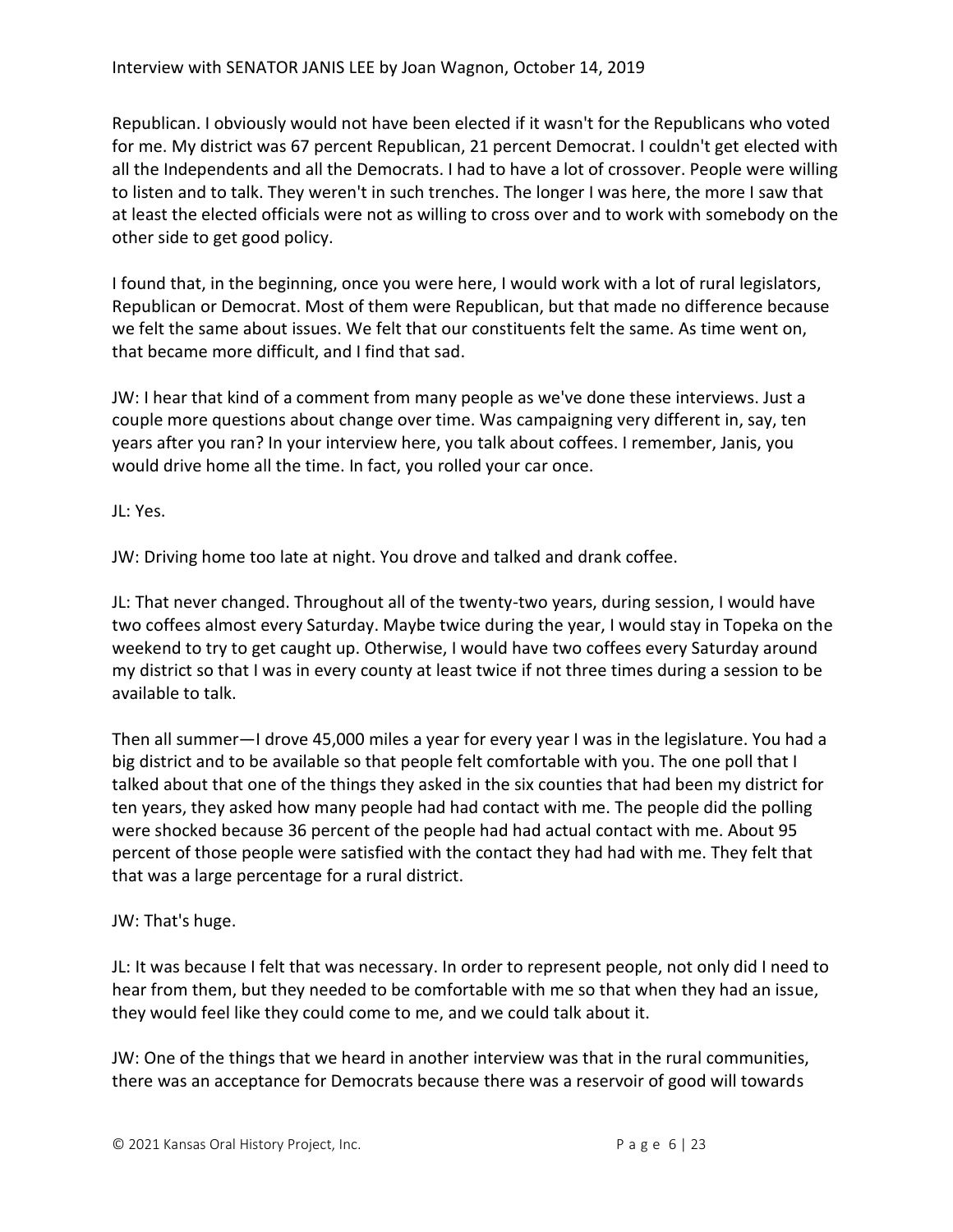Roosevelt and some of those kind of policies. Did you notice if the electorate got more partisan as you stayed in office?

JL: Yes. It did, although I still felt acceptance. They got more partisan, yes, although the last election, I won by 60 percent. So it hadn't changed a whole lot. But that was, I think, because I brought in three new counties south of Ellis County, and I found it much more difficult to make connections in that area than I had ever found in the area north. It may have been because I had been in the area up north so much longer, and people were comfortable with me, and moving to a new area, it was more difficult to make the connections.

JW: While you were in the Senate, you served on a lot of different committees. I had a two-anda-half page list of all your committee assignments. You were on Agriculture, Assessment and Taxation, Elections, Energy, Legislative Educational Planning, Local Government. In 1993, you became the ranking Democrat on Energy and Natural Resources. By '97, you were the ranking Democrat on the Assessment and Tax Committee and added Education. By 2001, you had risen to the position of assistant minority leader, which is a post you held until 2010. Throughout that whole time, what was constant in terms of your workload was Assessment and Taxation.

JW: So Tax just had to have been a common thread. One of the things I remember from your earlier interview was your talking about why you thought Tax was important and why you tried to get on that committee. Do you want to comment on that?

JL: I can't exactly remember what I said, but Tax affects so much of what we do. It affects how we fund government, but it also affects all of the people. To me, fair and equitable taxing is such an important thing for us to work toward. Nobody likes taxes, but they like the services that government provides. I just think it's very basic to government is how we tax people and how we use those dollars.

I love the intricacies of taxation and figuring out exactly how they work and what's good tax policy and what's not.

JW: Maybe that's why Governor Kelly has asked you to be the co-chair of her Tax Reform Commission?

JL: It could be. She knew my experience. Then, as you know, after that, I went to the Court of Tax Appeals. What's probably not in the record is that under Governor Finney, I became chair of the Use Value Advisory Committee. That's when you were secretary [of Revenue] there later on. I worked on the Use Value Advisory Committee for about ten years under both Republican and Democrat governors, dealing with the Department of Revenue, and looking at use value and agriculture.

JW: Of course, that is a huge dollars and cents issue to people who are in the agriculture community.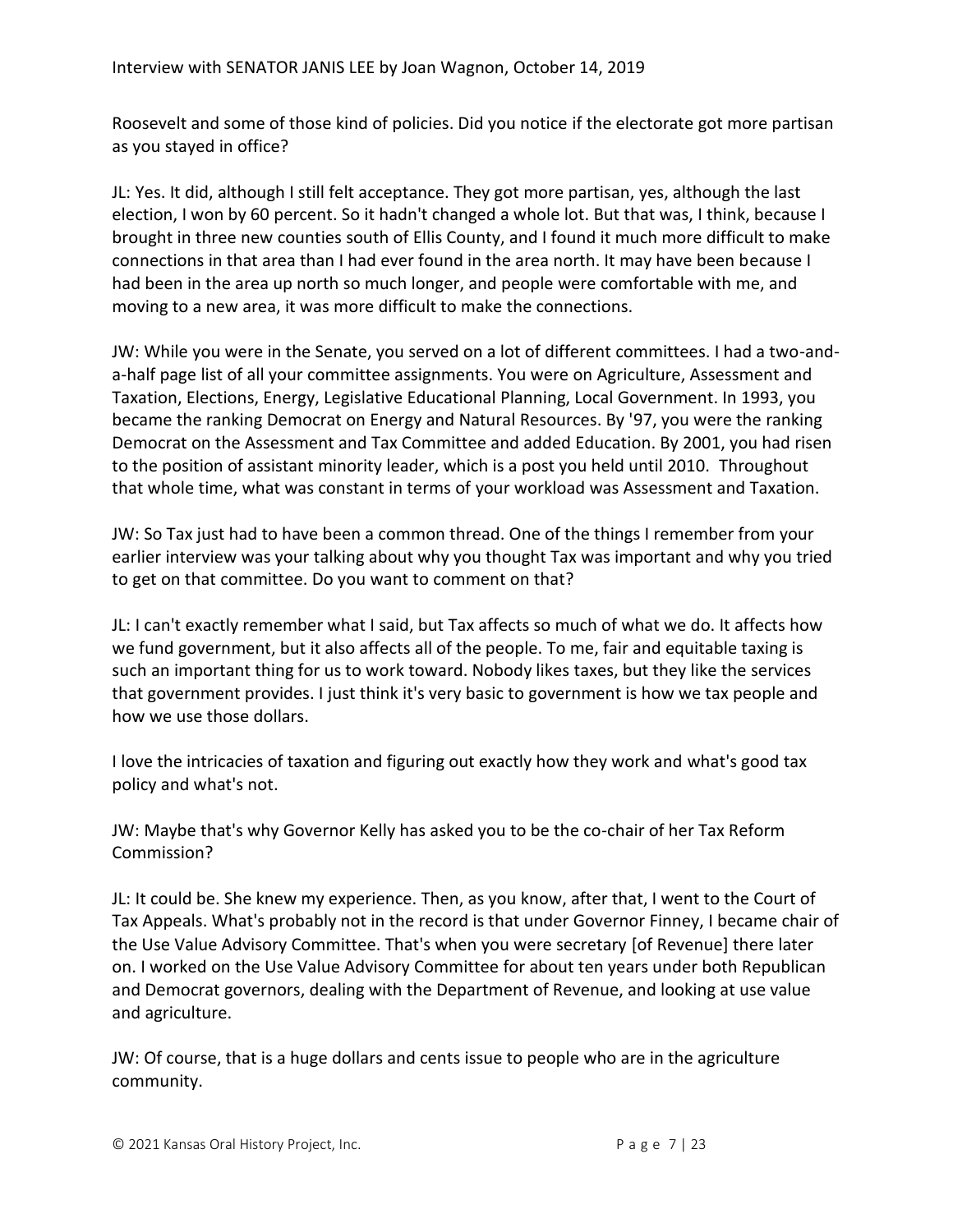JL: Yes, it is. It's very important to the agriculture community.

JW: Have your views on the importance of committees changed any? You were waxing eloquently in your earlier interview about how important committee work was.

JL: I think committee work is very important. As an individual legislator, that's one of the most important things you do because you helped to form policy. I found that having information and having accurate information could make you very effective in committee work. I do remember one time that I stated something that I thought was a fact in a committee meeting, and afterwards, I found out that I was incorrect. The first thing that I did at the next meeting of that same committee was to tell people that "What I told you last time, I was not correct" because to me, your veracity was such an important part of being an effective legislator.

I found at least in the first number of years that party was not that important in committee work, but your ability to be a part of a group and to work together was what was very important in how effective you were.

JW: Like you, I spent a lot of time on Tax Committees on the House side.

 $II: I$  know that.

JW: I never thought that was very partisan work either.

JL: No.

JW: It was a giant puzzle, for one thing, and a lot of times, connected to just solving that problem and not so much partisan until you got down to raising taxes, and then we had to push and shove.

JL: Then it became more partisan. I found the same thing in natural resources. It was, "How do you find what is the best policy?" That's what I loved about the legislature, I loved about committee work, was learning to understand what's good policy for our state.

JW: I want to talk about the policy issues during your time. We've got a lot of ground to cover. You worked with four governors, Mike Hayden, Joan Finney, Bill Graves, and Kathleen Sebelius.

JL: Yes, and Mark Parkinson.

JW: Oh, I forgot Mark, yes, who took over [from Sebelius].

JL: When Kathleen went to the federal level, yes.

JW: Two Republicans and three Democrats. Some of the sessions stood out because of the productivity. That era from 1989 when you first came in through 1994, when I go through the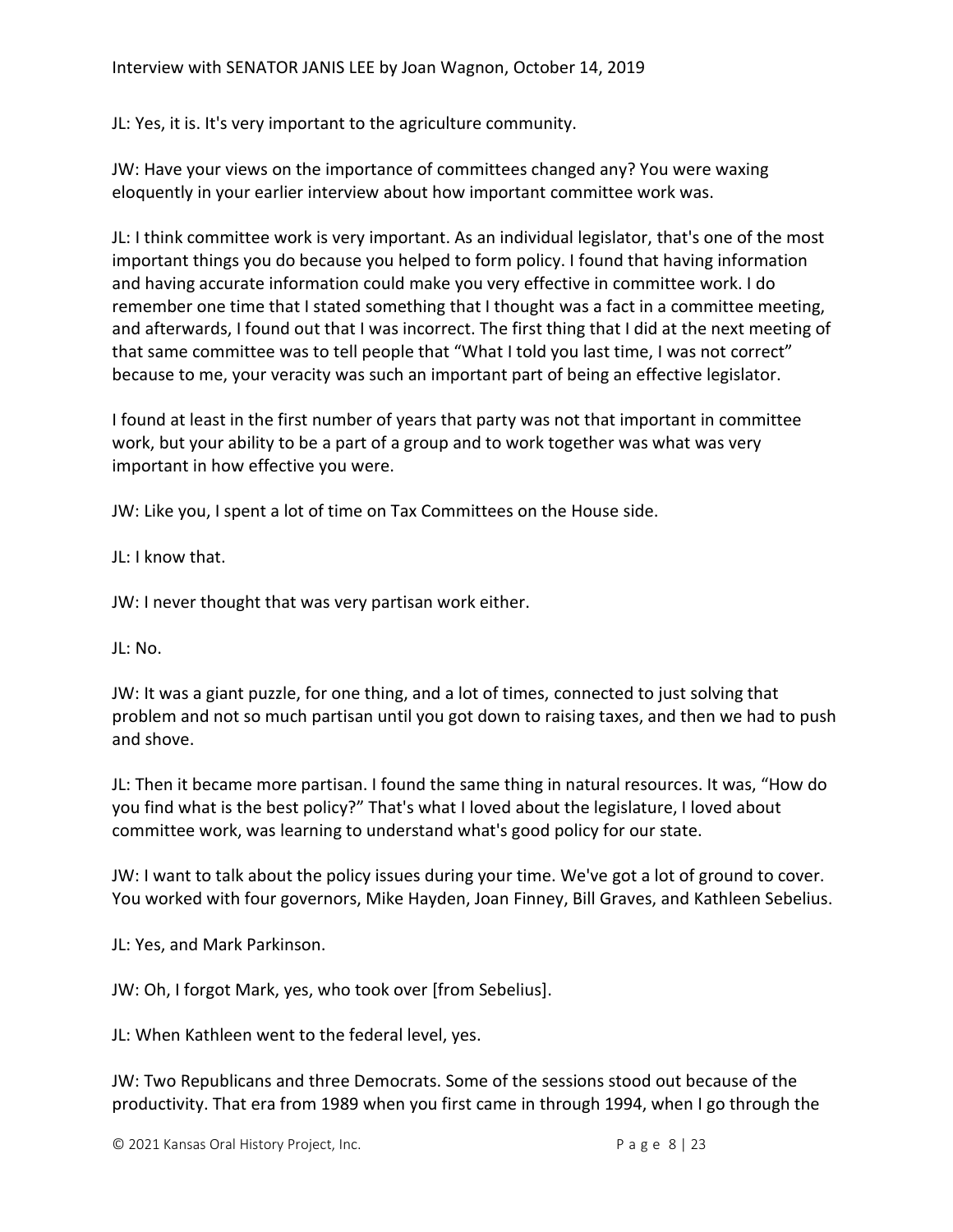clips and read what the press is saying about all of that, there's just a whole raft of issues comprehensive highway plan, a water plan, school finance, a classification of property, tax reform, mental health reform, prisons and sentencing reform, children's initiatives and the death penalty. Janis, You were there in the middle of all of those. Which ones of those issues were you involved in? I'd like for you just to talk a little bit about your involvement with those issues in that time period.

JL: Of course, you were very much involved in the school finance.

JW: I was.

JL: That was one that I was very interested in from sort of an outside perspective because, to me, that was so important for my rural schools. What you all did with that formula was so dramatic and so helpful to our rural schools in terms of the equalization aid and moving away from local property tax to state income and sales tax. That to me was a significant thing that I worked sort of on the perimeters.

Water issues, I did a lot with water issues. One that I remember that I had a lot of input is actually now affecting Hays, and that is the Water Transfer Act. I was part of that.

## JW: Talk about that.

JL: We put in place a structure that you have to go through in terms of your moving a certain amount of water more than thirty-five miles. You have to provide to the Department of Water Resources the reason why it's better to bring it where you are bringing that water as opposed to where it currently is. One of the parts of that is proving that is the most difficult is "Why is it more important for us to be brought"—the other thing is that when you take it from agriculture use to municipal use, you lose a lot of the water rights. You lose about 40 percent of the water right, but that was one that I really enjoyed working.

Another one that we worked on in Natural Resources was brought to us by the federal government, but it deal with landfills, and how we had to adopt federal regulations and make them work in our rural communities in terms—it was very good legislation, but it was very difficult.

JW: The Water Plan that passed in '89 was pretty dramatic.

JL: Yes.

JW: Do you have any memory of that very fast ride with Gus Bogina coming from the hospital? [On a call of the Senate, the Highway Patrol transported Senator Gus Bogina so he could cast the deciding vote on the water plan.]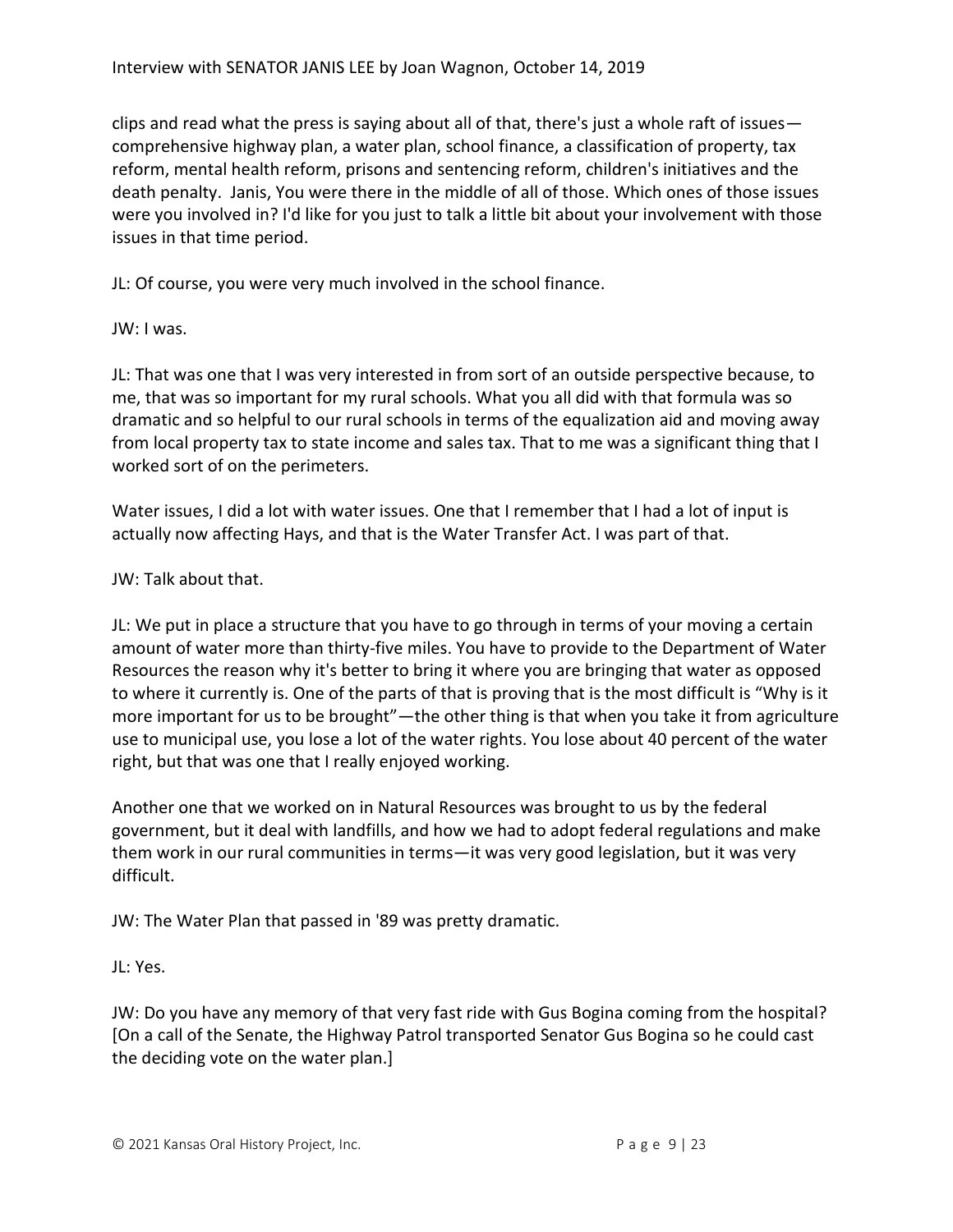JL: I do, yes. I'm one of those that actually supported the plan, but I didn't support how it was being funded. So I was one of the no votes.

JL: Yes. In fact, I had twenty-one no votes until one of the senators who had promised his vote to us changed his vote. That's when Senator Bogina was brought in by ambulance and brought in a hospital bed. Literally he was on a hospital bed.

JW: Casting his vote.

JL: In a hospital gown, casting his vote. Yes, it was pretty dramatic. But the Water Plan has been a wonderful thing. It was something that was very much needed for Kansas.

JW: I remember a lot of angst within the rural communities when we started trying to resolve the school finance issue. It was a juggling act between doing what the courts said we had to do. It had to be equal for kids and changing things pretty dramatically. Did you get caught up in any of that?

JL: I found that my constituents were very willing to listen. Of course, maybe that's because I had so many public meetings and talked about it. And talked about it in-depth. Yes, they were concerned about their schools, but they were relieved when the mill levys went down dramatically as they did go down. Not all understood that that came about because of the school finance, but some did. Yes, there was a lot of angst. Schools are such an important part of any community, but especially of a small rural community.

One of the most interesting things I did as a senator, I had a young woman who grew up in Smith Center, Kansas, lived in Kansas City, Kansas, Johnson County. She invited me to come and arranged for me to spend a day in Johnson County and visit with their schools, Shawnee Mission and Blue Valley. It was fascinating to me. One of the things I learned was how important the community schools were in an urban area, just as they are important in a small town. And the fact that if you have a community school in Johnson County, if that school closes, it affects the value of all the homes in the surrounding area, just like it does in rural Kansas, just with a different perspective. So many things were alike.

JW: If you were working on use value and property tax issues, the Classification Amendment passed during that same timeframe.

JL: Classification passed just before I came into office.

JW: My recollection is that there was a myriad of legislation to implement it.

JL: Yes.

JW: We had to figure out what that meant.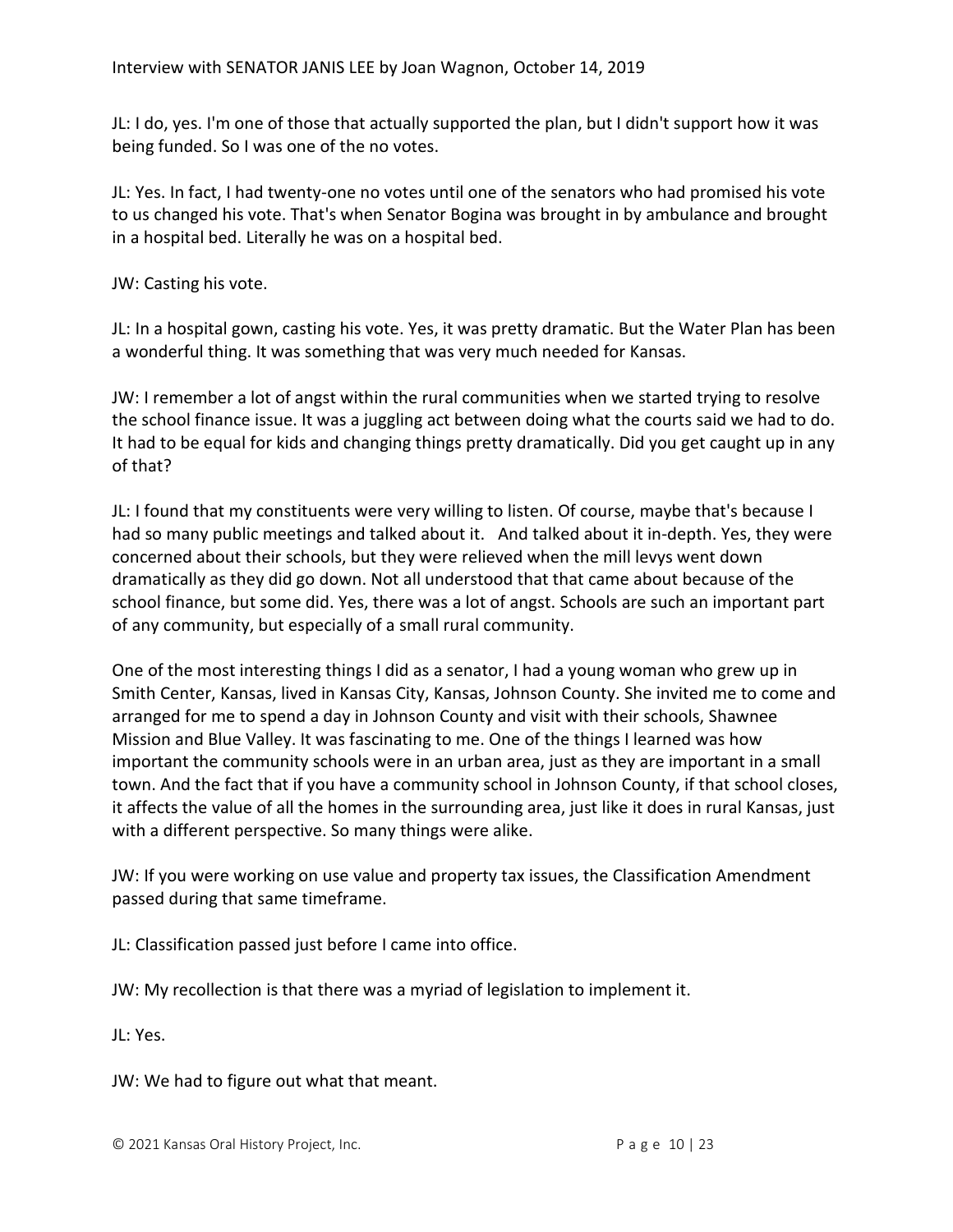JL: Yes.

JW: We spent several years passing definitional things and procedural things, which you got to deal with later when you got to the Court of Tax Appeals.

JL: Yes.

JW: Do you have any comments on that?

JL: Well, it wasn't directly, but, yes, all that we did as I was in the legislature, especially serving on the Tax Committee, was very helpful to me as the chief hearing officer and judge pro tem with the Court of Tax Appeals because I understood the background of why different things were a certain way. Yes, classification certainly came up, but, of course, people don't come to the Court of Tax Appeals if they're happy with their taxes. Lots of times, they didn't understand why it was this way or that way. It was just that they were paying too much money.

JW: What kind of interest groups were driving those issues?

JL: The Farm Bureau, the Kansas Livestock Association were two that were very influential in my rural area. There was a farmers' union, but it was not nearly as—it did not have nearly as large of a backing as either the Farm Bureau or the Kansas Livestock Association.

JW: Had you been politically active within the Farm Bureau?

JL: No. I had not. They actually opposed me in my first election. But after my first election, the Farm Bureau then supported me.

JL: I was one of the few Democrats that the Farm Bureau supported. In fact, one year later on, I got a state award from the Farm Bureau for some of the work I had done.

JW: Was it the Livestock Association then that you were active in, KLA?

JL: Yes, we were members of KLA. I wasn't real active in it. My brother was very active. My brother was KLA president at one point.

JW: You had a lot of farming interests that were going on at that same time.

JL: Absolutely, yes. Another thing that I remember, and this is sort of a side story, but at one point, when I was on the Ag Committee, and this was early on, the dairy people had wanted the state to put in place a dairy subsidy, to put a tax on milk as a state subsidy for dairy farmers. We had no state subsidies for any agriculture, and I didn't think we should. I ended up being the deciding vote on the Senate Ag Committee to kill that bill.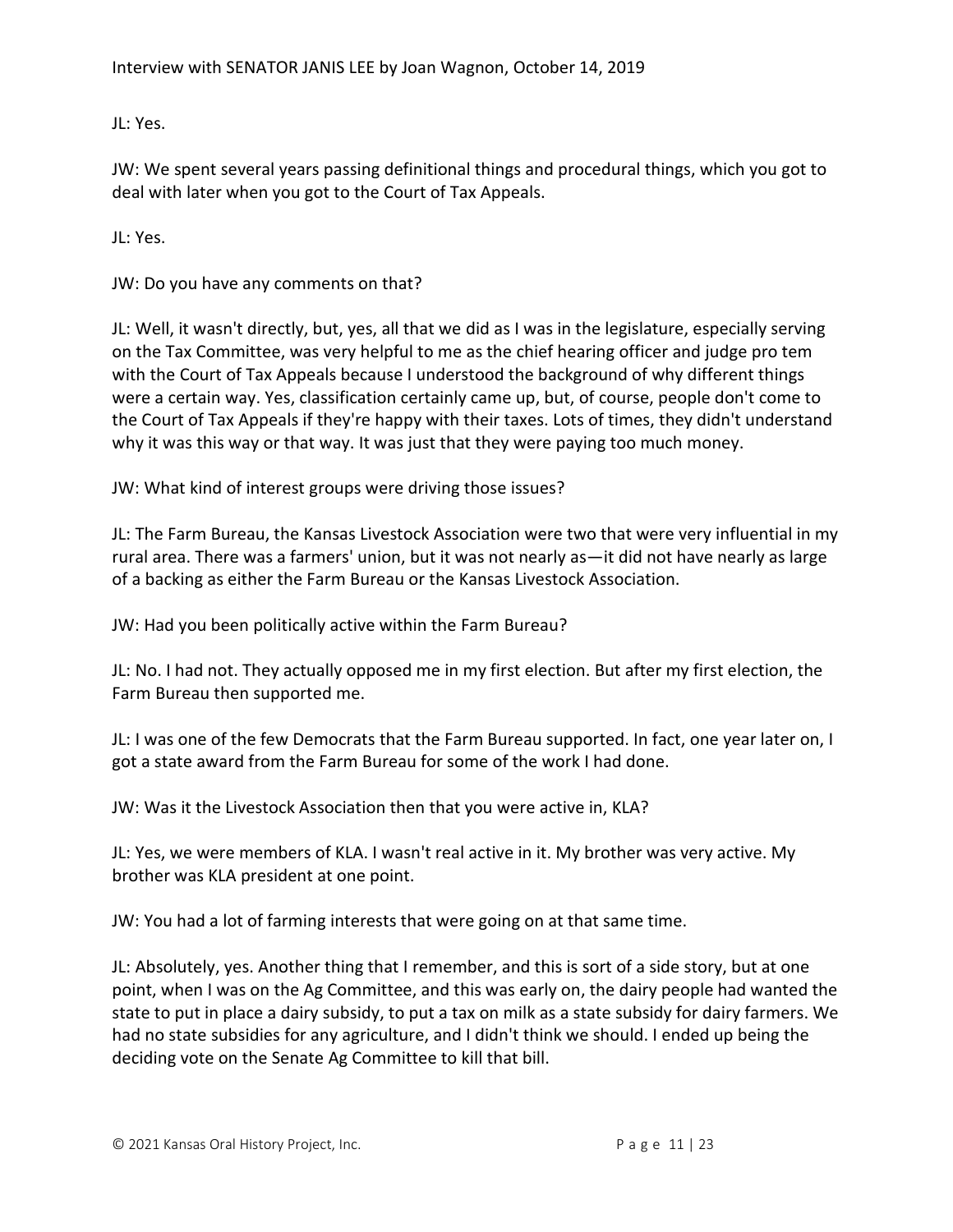JL: Mike Beam, who is now the secretary of the Livestock Association, did not support that bill. I remember Mike meeting me at the door of the Senate when we left the Senate that day. He said, "I don't really have anything to talk to you about," but he said, "I'm just going to walk, and we're going to pretend so you don't get inundated and beat up." The dairy producers were here that day.

JW: You were working with Mike Hayden and Joan Finney during that time.

JL: Yes.

JW: She left in '94, when Graves came in.

JL: Yes.

JW: Did you have any interactions with the Governor's Office, any recollections about how they were helpful on these issues?

JL: I was one of the leaders that met with Governor Finney when she was governor. We would meet on Monday morning and go over with the governor what she wanted to have done. I didn't have as much with Governor Graves, but I did with Governor Finney and talked with her, especially with her daughter Mary. Her daughter Mary was very, very helpful on a number of issues—first of all, getting the governor to be supportive, and then working with us to get things passed.

JW: Sure. By 1995, brought about I guess by the 1994 election, the politics and the issues in Kansas shifted substantially in part due to the election of a new group of social conservatives, particularly in the House.

JL: Yes.

JW: I don't think it hit you [in the Senate] until a couple of years later.

JL: It didn't.

JW: Tim Shallenburger was speaker of the House. Bud Burke was president of the Senate. The press reported many issues were debated, but few were passed. Abortion, extension of the lottery, and tax relief, particularly for car taxes, became central, unresolved issues. Governor Graves created a tax reform task force to sort out the tax issues created by the previous time, and by the end of the '96 session, crime bills and juvenile justice were passing as well as they finally got the extension passed for the 35 mills. You read the '95 clips, and they didn't do anything that session. They were just deadlocked.

JL: Yes.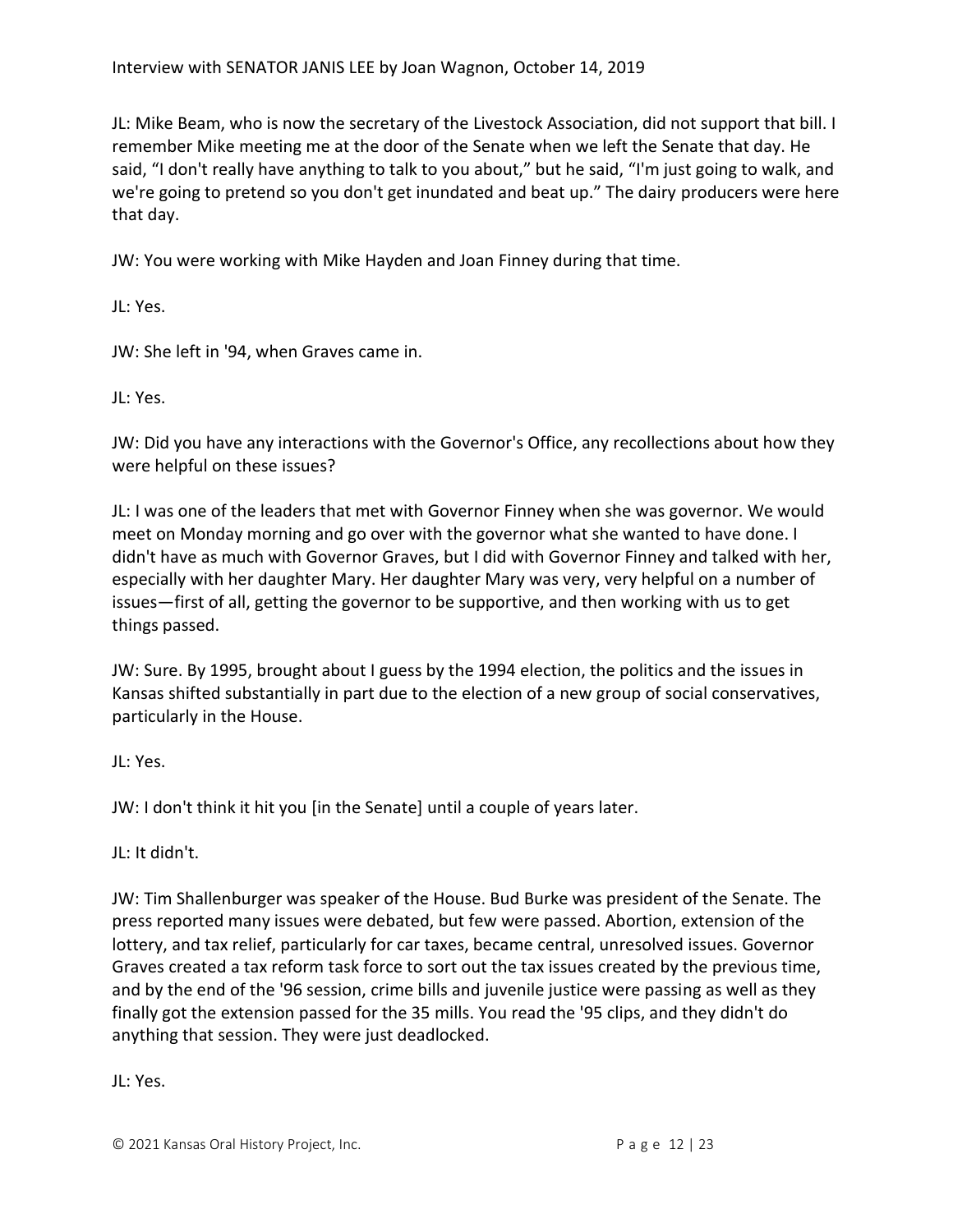Interview with SENATOR JANIS LEE by Joan Wagnon, October 14, 2019

JW: You're sitting over here in the Senate.

JL: There wasn't that kind of deadlock in the Senate yet.

JW: So that was all happening in the House.

JL: Yes.

JW:. But what comments would you have on this realignment of the legislature along social conservative lines?

JL: I believe that it to a great extent has continued through to today. It's much more socially conservative than it was in the beginning, except for perhaps the liquor by the drink. That did not continue to be as conservative as it was in the beginning. But, yes, it had an effect on almost everything you did.

JW: Did it track with constituent attitudes? Were those social conservatives reflecting what was going on in your district? Or were they reflecting their own concerns about issues?

JL: I believe they were more reflecting their own concerns. I did not see that dramatic of a change in my district. There were some things that there was a slight change, but I did not see as much from my ordinary citizens.

JW: Of course, there was a big change nationally. That was [U.S. Representative Newt] Gingrich's Contract for America. There was a lot of change at the federal level. I'm always interested in how Kansas reacted to what was happening nationally and [whether] what was happening was actually some fairly clever legislative strategy to get a lot of different kind of people elected.

JL: I think that's what happened. You saw that certain groups that were socially more conservative worked much harder to get their people in line. A lot of that was done through churches, which was one of the things that I found interesting.

JW: In that '95 to '2000 time period, what were the big issues that you were working on here? Now you're the ranking Democrat [ on the tax committee].

JL: I would have to go back and look. I'm not good any more at remembering what year we did what.

JW: Did you work on the car tax issue?

JL: Oh, yes. I remember that.

JW: I think you were in the middle of that one.

© 2021 Kansas Oral History Project, Inc. P a g e 13 | 23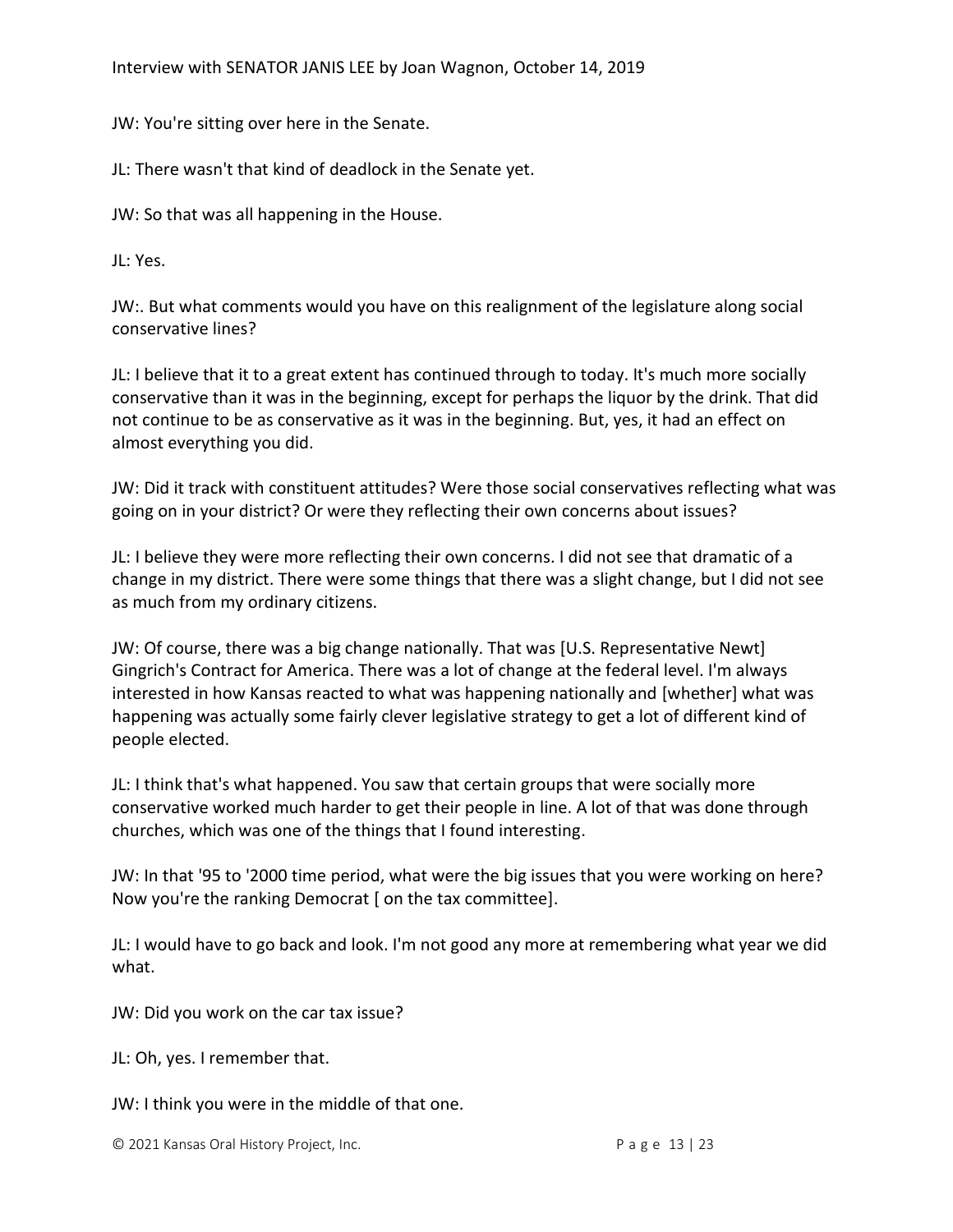JL: I worked very hard to— Yes, to figure out ways to make it—if you're going to lower the taxes on cars, that you lower the taxes on the older cars much more than you lower the taxes on the new Cadillacs. The chairman of the House, as I recall, was a Cadillac dealer who then moved to the Senate. His interest was in lowering the taxes on—

JW: Senator [Les] Donovan.

JL: On the fancy new cars, and we were more interested in, first of all, finding a way to make it work appropriately, but to be certain that it was equitable between the new and the old, the expensive and the less expensive vehicles. I do remember that issue, yes.

JW: In 1998, Senator Dick Bond, who had then become president of the Senate, said abortion politics tied the legislature in knots.

JL: It did.

JW: But the legislature also passed a record tax cut of 247 million by dropping the state mill levy for schools down to twenty mills. Talk about those things, can you?

JL: Yes. Abortion became a very, it always had been, but it did tie up many other issues. Any time you tried to deal with a health care bill, usually people tried to make abortion to be part of any health care issue.

JW: And you were always a Pro Life legislator.

JL: I was a sort of Pro Life. I was not as strong an advocate as some, but, yes. It was just inappropriate in terms of how that issue was put into the middle of everything else.

Then, in terms of the twenty mills, that was popular, but it also made funding schools more difficult, finding the money to replace that and not having the local option budget have to become so large, which, of course, was very detrimental to the rural areas. Lowering at one point during that time the amount of state support to the local option budget was also lowered. It was not kept at the level that it was supposed to, which made it  $-$ 

JW: When it was at thirty-five mills, thirty-five mills was an average of what the tax load would have been statewide.

JL: Yes.

JW: When you drop it to twenty, you're having to put [in] a lot more sales [tax], a lot more income tax. Was that when we started underfunding schools and got in trouble with the courts?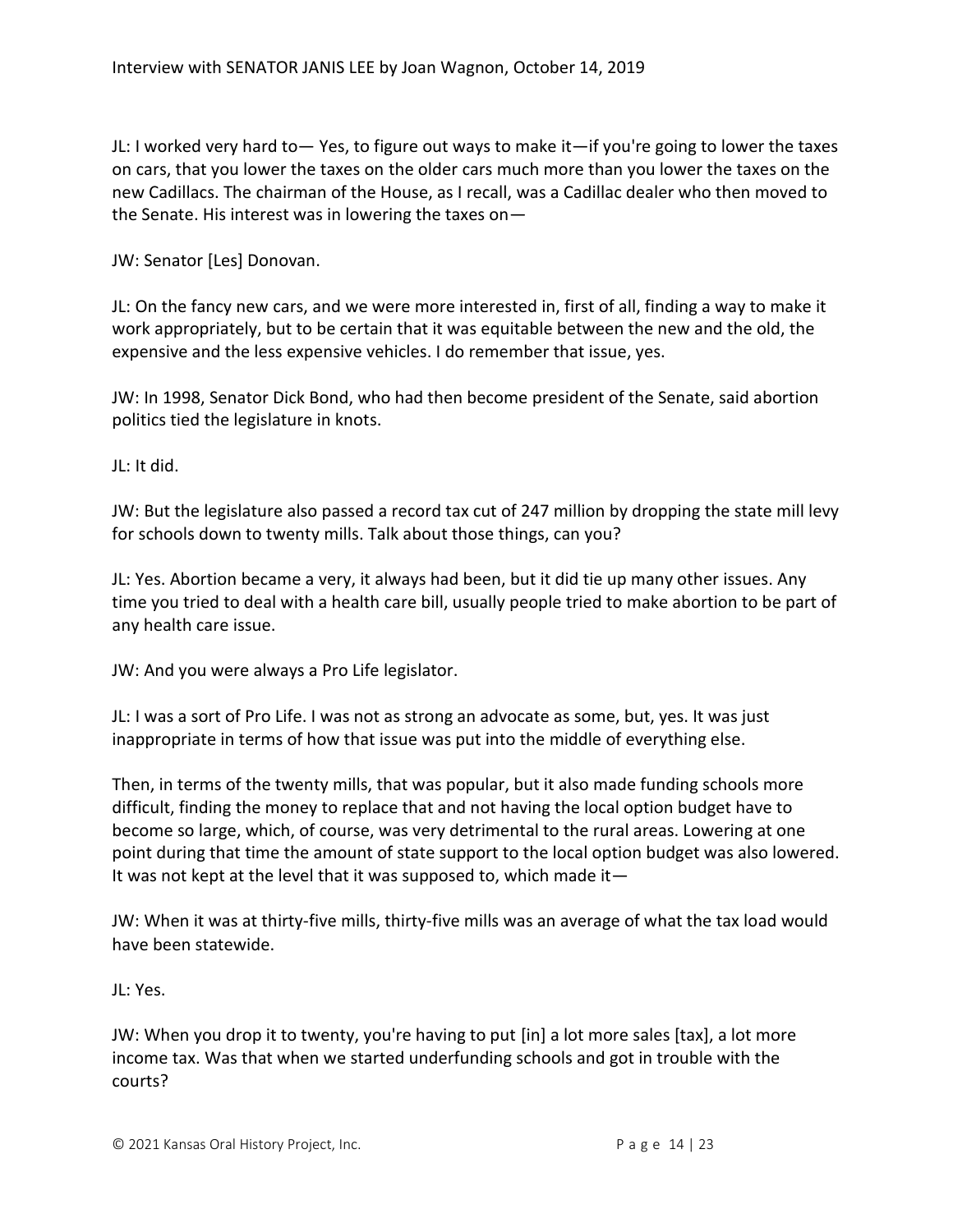JL: Yes, I think it was. The other thing we did though was we allowed the local option budget to increase, too, at that time, which helped a little bit, but it also made it disequal for rural schools or for poor schools. It wouldn't just be rural [schools]. It would be poor schools. Wyandotte County was one as well, yes.

JW: The urban schools in some of the rural areas.

JL: Yes.

JW: And equalization was the issue?

JL: That's when I believe we began to have more trouble with the courts in terms of not funding appropriately.

JW: Now Bill Graves is governor. He comes in in '94, and he's got to deal with all these other issues and these social conservatives.

JL: And he was not [a social conservative].

JW: No. But by '99, the leaders again are calling the session historic because they funded a second ten-year Transportation Plan.

JL: Yes.

JW: A two-year funding of schools, including an increase in base state aid and restructuring the governance of higher education. I think those are big issues. Do you agree?

JL: Yes. I helped with the restructuring of higher ed. That's something that I always worked very strongly on because I had a technical college in my district. At those times, they were—before that time, they were called technical schools. People did not want to send their kids to school, when they graduated from high school. They wanted to send them to college.

Dennis McKinney was another one that we worked very hard on this together and got it so that technical colleges could become colleges if they also taught enough of the basic education courses that they could provide a certificate like a two-year community college could provide.

We also then restructured—I think it was in '99, but it was in that timeframe—we restructured the Board of Regents so that they had to have more coverage over technical colleges. They had not been that interested in technical colleges before. Reggie Robinson was not necessarily in favor of that, but we worked around Reggie, and we got it passed so that the Board of Regents had more influence over technical colleges.

JW: Who were the leaders on that?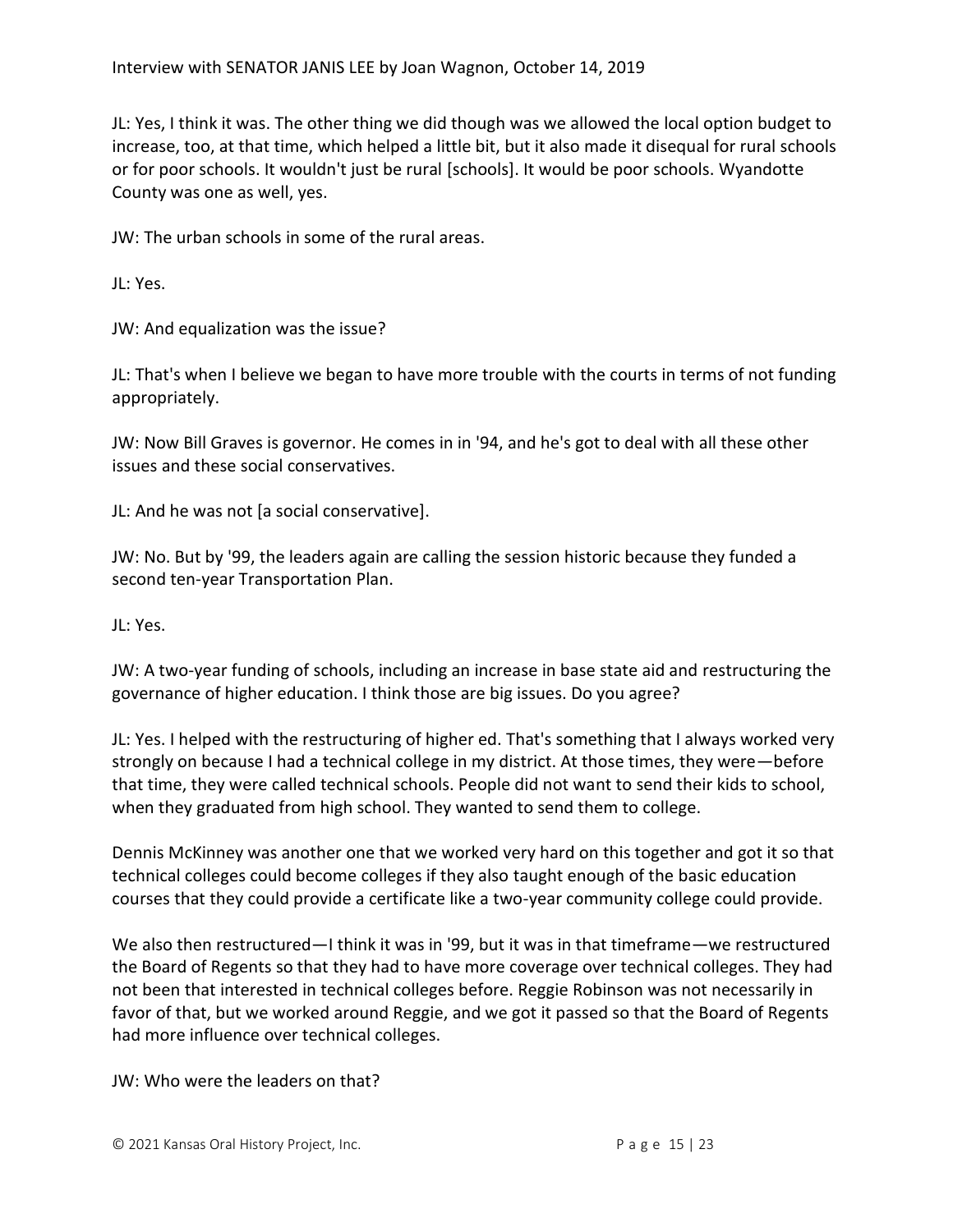JL: Well, Dennis and I were two of the leaders on that.

JW: [Senator] Sheila Frahm was in the middle of that, wasn't she?

JL: She was to some extent. Sheila wanted to make certain that the community colleges could keep their structure in terms of their governance she wanted to have so that they could also teach the technical courses and get the support the state gave to the technical courses because the state at that time was funding 85 percent of technical education. That money could also be sent to community colleges. She worked on that as well.

JW: And Senator Emert?

JL: Yes, Tim Emert.

JW: We've interviewed him and [Senator] Christine Downey. Both of them were involved.

JL: Yes.

JW: That's a period where it looked like, '89-'94 was a very productive period, and then '94-'99 was kind of a strange time with a change going on, changes in composition of the legislature and attitudes. But by the time you get to '98, '99, 2000, they're taking on big issues again.

JL: Yes.

JW: Am I understanding that correctly?

JL: Yes, I believe you're understanding that correctly. I would certainly agree with that.

JW: But by 2000, then all of a sudden, budget issues are hitting.

JL: Yes.

JW: And Kansas started running out of money. So every time you give tax dollars away—

JL: There was a recession at the federal level. It wasn't as big as the one later on, but there was a recession to some extent at the federal level, and that made it more difficult. When there's a downturn at the federal level, that makes it—you don't have enough money.

JW: In 2001, you became the assistant minority leader. How many Democrats did you have at that point? When you came in—

JL: There were eighteen Democrats.

JW: And when you became the assistant minority leader—

© 2021 Kansas Oral History Project, Inc. P a g e 16 | 23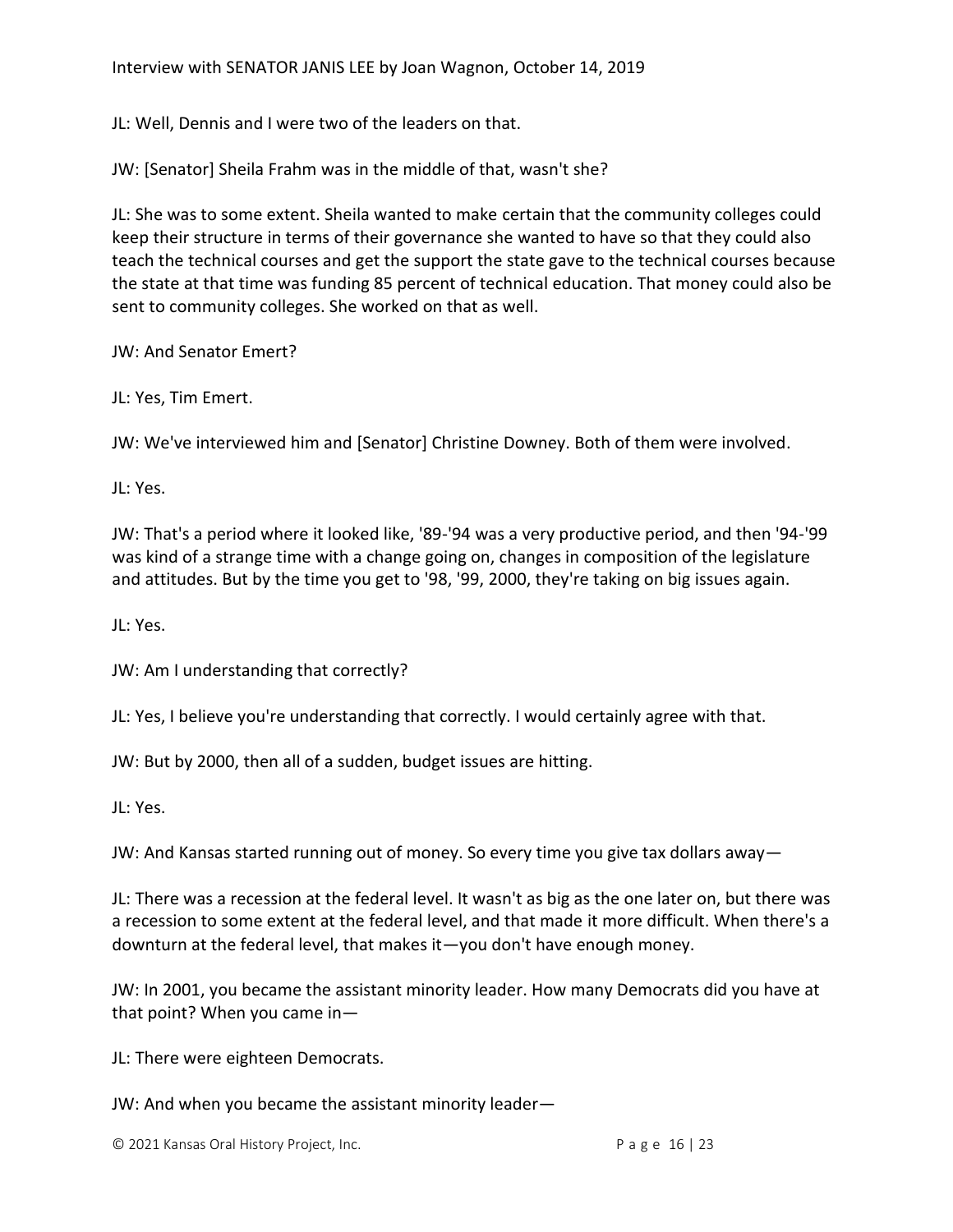JL: It was either eleven or thirteen.

JW: So a sizable reduction.

JL: Yes, a big reduction, and [Senator] Anthony Hensley became the minority leader, and I became the assistant minority leader.

JW: How did your leadership role change your legislative activities or did it?

JL: It didn't really change. I had more responsibility. I ended up on more interim committees.

JW: I'm glad you like committees, Janis.

JL: I stayed on the same number of committees, and it didn't really change what I did in the legislature. I was there to support our caucus and to support Anthony.

JW: What was your role? You support Anthony. You support the caucus. Did you have something specific that you did as the assistant minority leader?

JL: Tried to understand what the different members of the caucus wanted, what was important to them, and how do you make those things work together?

JW: Just keeping folks in line?

JL: Yes, and trying to keep the caucus moving together in the same general direction, although we never required people to vote any certain way. We would encourage them, tell them why this was a good thing, but also understand that if your particular district, it's not, then that's what you have to do.

JW: Did you personally experience or witness a party leadership election that was influenced by gender? Did being a woman cause you to win or not win?

JL: I never found that. Even when I was running for office, I had as many people say to me, "We're going to vote for a woman because men have screwed it up" as said, "I don't think a woman should be in there." I never found gender to be a huge issue. I found it probably being a Democrat in terms of getting elected was more of an issue.

But I think in terms of my constituency, women for a long time have been important in farming operations. Many times, it's the women who do the bookwork. Many times the women are out there on the tractors or the trucks or whatever.

JW: And that's what you did. You did the bookwork. You cooked for them.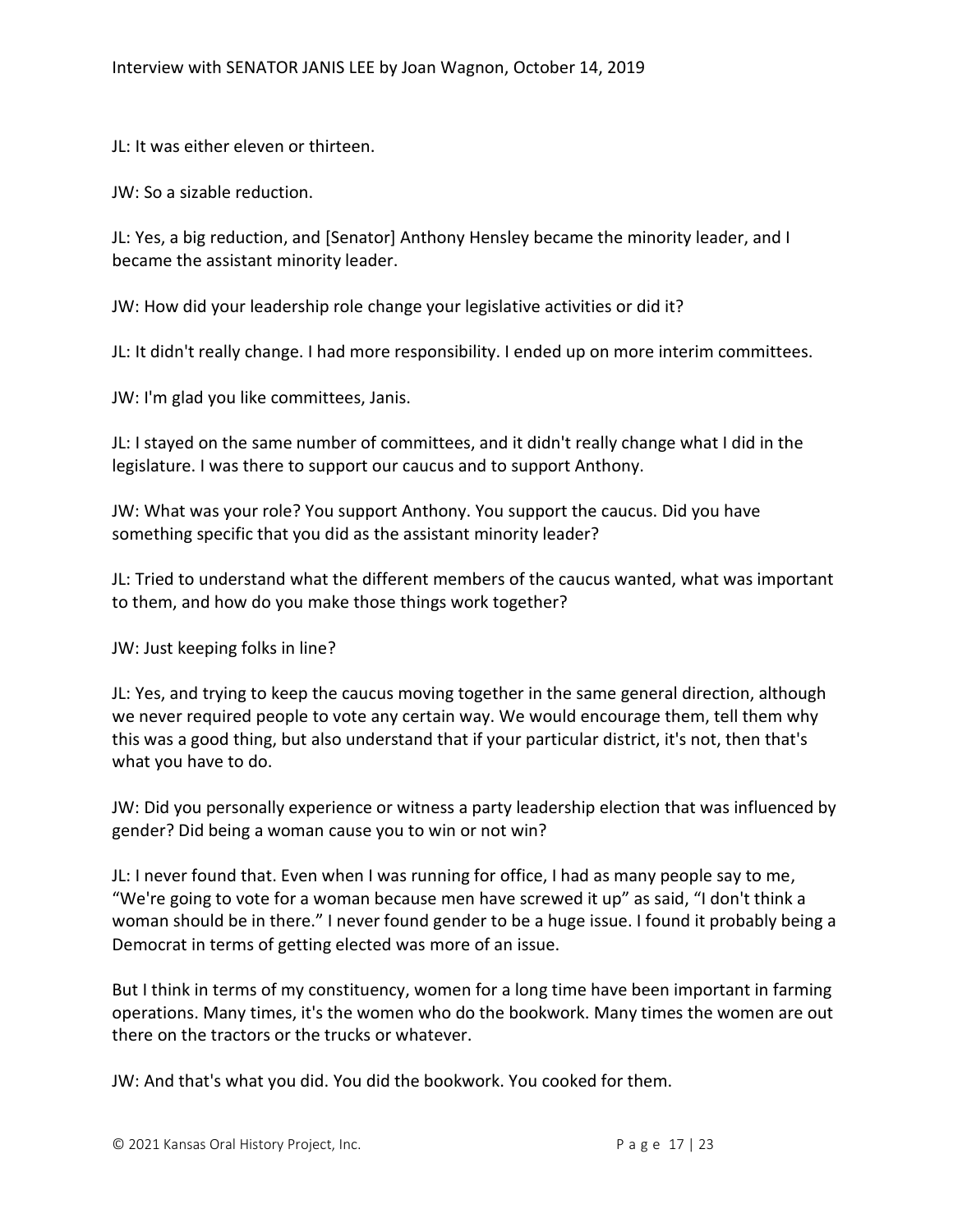JL: Yes. I never found that. I found in the legislative process—and maybe I'm just naive—but I found that having good information, being well informed, was what helped you in terms of what kind of influence you had.

JW: I don't know that I disagree with that. I think that was an important ingredient in terms of being effective.

JL: Yes.

JW: Choosing leaders, sometimes I think people are more cognizant now that we want to be sure we have a balance in leadership teams, some women, some men, some rural, some urban. Did you experience any of that?

JL: Probably rural/urban than men/women.

JW: These are the questions that we're asking just to try to track these attitudes about women serving in public positions. So this is a long one. Just bear with me. Personal identity is loosely defined as gender, age, race, class, sexual orientation, marital status, whatever. Did you ever experience times in the legislature where you believed that your personal identity influenced your ability to pass policy, work with fellow legislators, or provide constituent services?

JL: It's a huge question.

JW: Yeah, I know.

JL: Yes. I think my personal identity in terms of my background helped me to get legislation passed. I believe that my personal background, my farming background, my rural background, the fact that I'd been on my local school board, the fact that I'd been very active in 4-H, the fact that I'd actually served on three or four different statewide commissions before I was elected, all of those things helped me work with my constituents and helped me with my constituents, yes.

JW: And they probably helped you with your colleagues in the legislature, didn't they?

JL: Yes, they did.

JW: "Janis can do that because she knows how to do something."

JL: "She knows something about that," yes.

JW: 2003 to 2010 brought new governors, Sebelius-Parkinson with a new agenda. Democrats are outnumber 3:1 in the Senate, 2:1 in the House. Budget issues in 2003 cause the governor to delay payments to governments. We did a tax amnesty, which I remember, whole tax refunds,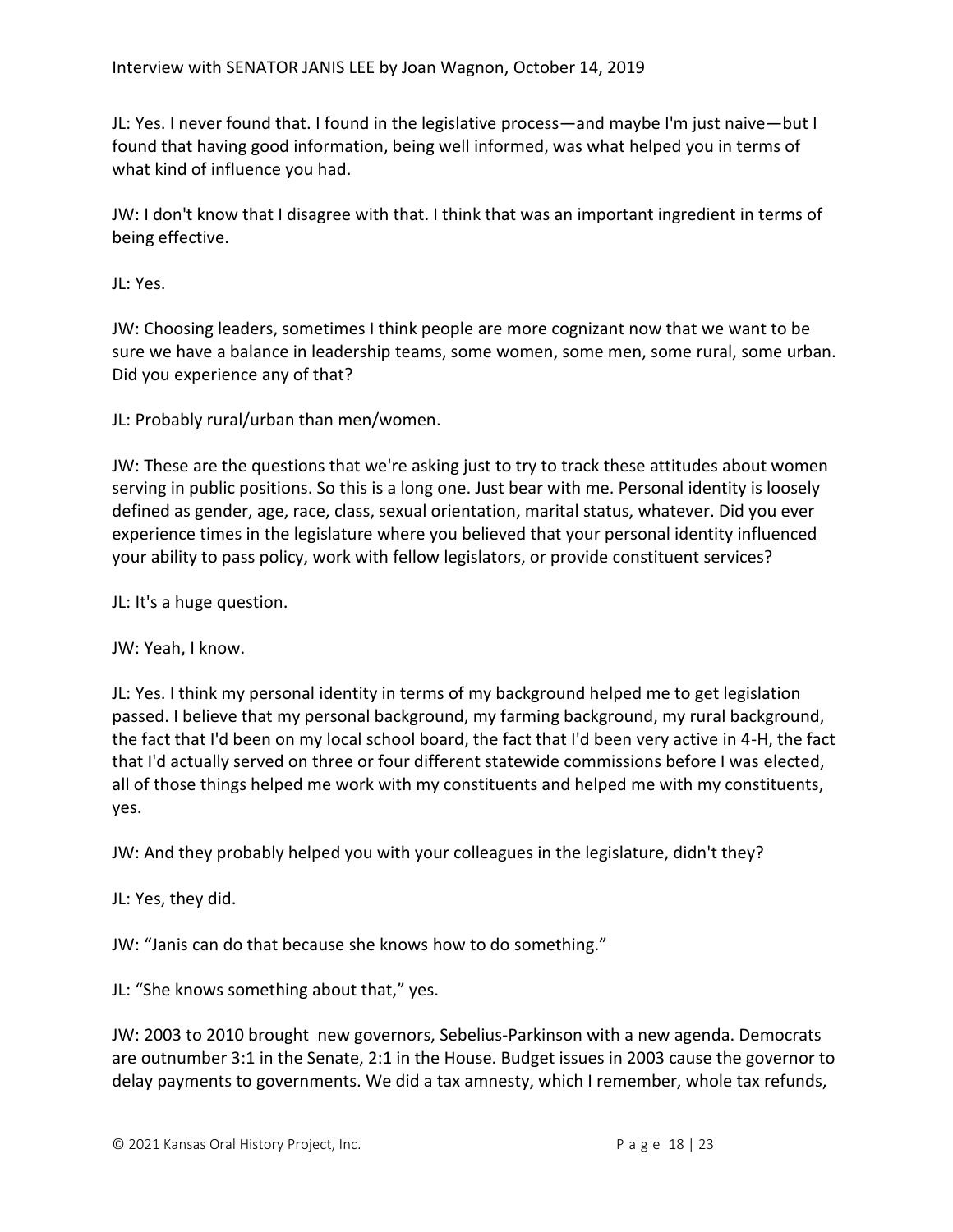and by 2006, the economy had recovered, and she was collaborating with legislators on a 500 million dollar funding plan for public schools.

JL: Yes.

JW: Do you remember those years?

JL: Oh, yes. I remember those years, working with Kathleen, yes.

JW: What do you remember of the policy initiatives from that era? What did you get involved with?

JL: Well, I was involved in a lot of different issues, obviously on Tax Committee, involved in many of the taxing issues. In Education, involved in the education funding. One of the things I do remember, one of the education policy issues that we dealt with, there was a push by the governor and some others in the legislature to increase the local mill levy or to allow—not to increase the mill levy, but to allow the local option budget to be increased. I always opposed that.

I remember being in the governor's office for a meeting and being pressured rather strongly to support allowing the local option budget to be increased, and I finally made my statement that "No, I'm not going to do this. This is what I promised my constituents, and this is what I have to do." At that point, I got out my newspaper and started working on a crossword puzzle.

JW: In the governor's office?

JL: In the governor's office in the meeting because I knew if I didn't, we might get into a discussion that none of us in there really wanted to get into. That was one thing I was not going to give on. It was something that I had promised my constituents, and I couldn't go against what I had promised my constituents.

JW: So twenty-two years later, the legislature has changed dramatically in terms of composition. The partisan balance is different. The rural/urban balance is quite a bit different because populations have shifted. What else are you seeing?

JL: Partisan balance hasn't changed that much. With the changes that have happened in the last couple of years, there's about eleven Democrats now, as there was when I left.

JW: I know, but there were eighteen when you got here.

JL: Yes. The thing that I remember the most about it being eighteen to twenty-two was that everybody's vote was important to your leadership. All it took was two or three people to change, and the whole policy changed. Leadership, both sides, both Democrat and Republican, had to be more cognizant of what every member felt and what was important to every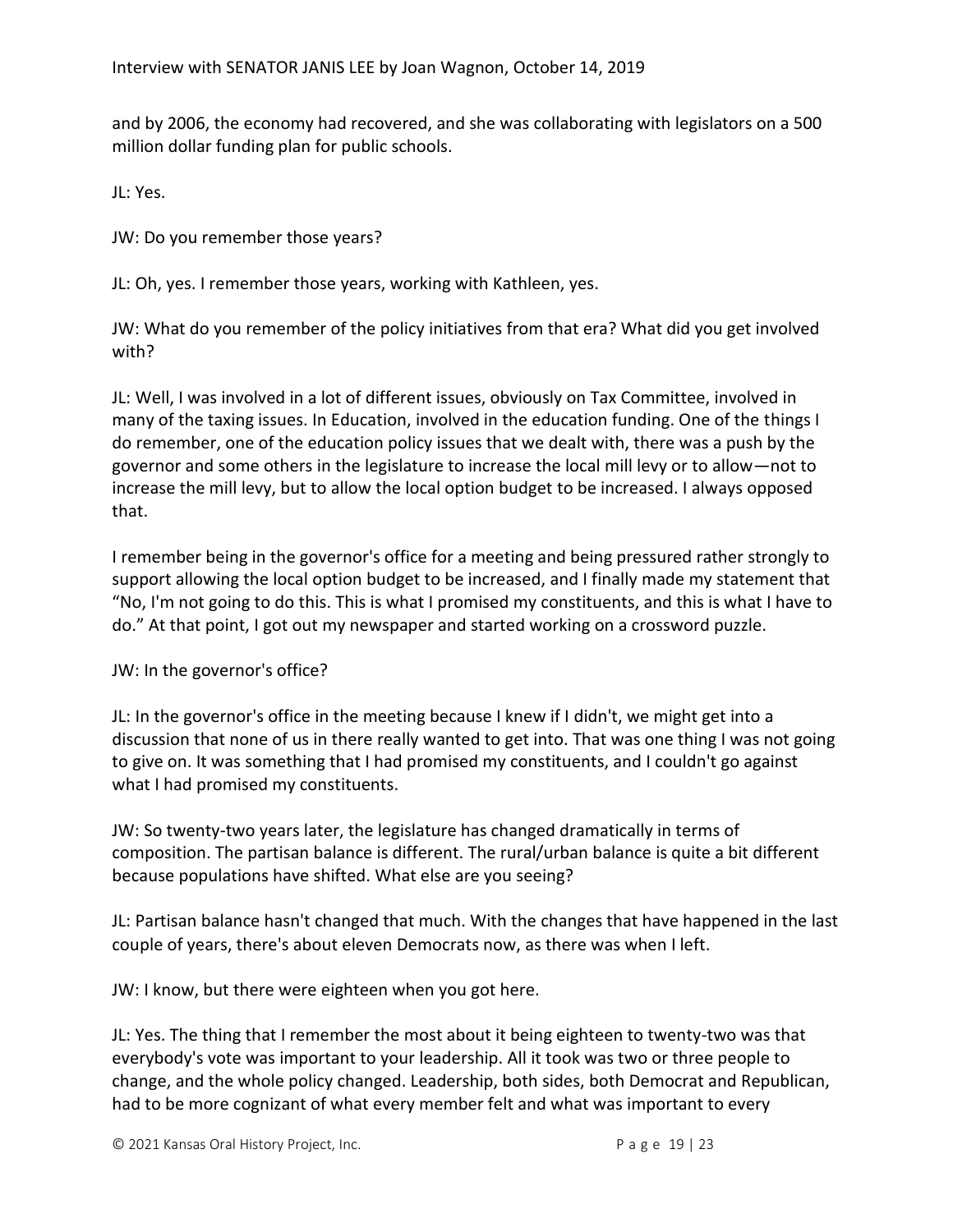member. When it gets so lopsided, twenty-nine to eleven or things like that, then if you're on the twenty-nine, you're not important. They only need twenty-one. So that's a huge change that I believe has happened. When it's more even, everybody's vote is more important. Everybody's thought is more important. It's become much more divided.

Again, I remember when I first was here, and you'd get to the end of the session when you'd be on the floor, and then you'd break for an hour and a half because you were voting all day, you'd jump in the car, and it could be as many Republicans as it was Democrat. You'd just go someplace, to a restaurant, and you'd grab a bite. You were with friends. It was a bipartisan group.

I always thought that was so good because you got to know each other. It made it much easier than working when you were in the full Senate or you were in a committee. I don't see that now. I didn't see that in my last few years.

When I was on the Court of Tax Appeals, I was here, of course, in Topeka full time. I would often fix dinner about once every two weeks for Laura [Senator Kelly, now Governor]and some other friends. There was one Republican senator who lived in the same apartment complex that I lived, and we would have her join us. She always was glad to do that, but she didn't have dinner with Laura outside of my place because that was looked down upon by her leadership.

Just learning to be together, to talk about things. You didn't talk about politics. You just talked about other things. I think that's sad when that's been lost.

JW: Did the increased number of women—the numbers have increased substantially. Every ten years, it seems like we had a doubling until we got to about 25, 28 percent women in the legislature. Do you think having more women made a difference?

JL: Yes. Women, I believe, work better together. They are more interested in finding a way to make things work together.

JW: So now we're going into kind of a retrospective. We're winding this up. I didn't mean to keep you quite so long. As you look back on your time in the legislature, what are you the most proud of? That's a lot of years.

JL: I'm most proud of the way that I represented my district, the contact that I kept with my constituents, of the hard work that I put in to be able to do a good job to represent them. Issues, I'm very proud of the water issues I worked on. I'm very proud of the education issues I've worked on, and obviously the tax issues. Sometimes we were very successful, and sometimes we weren't, but the times when you're successful, that really feels good.

JW: Why did you leave?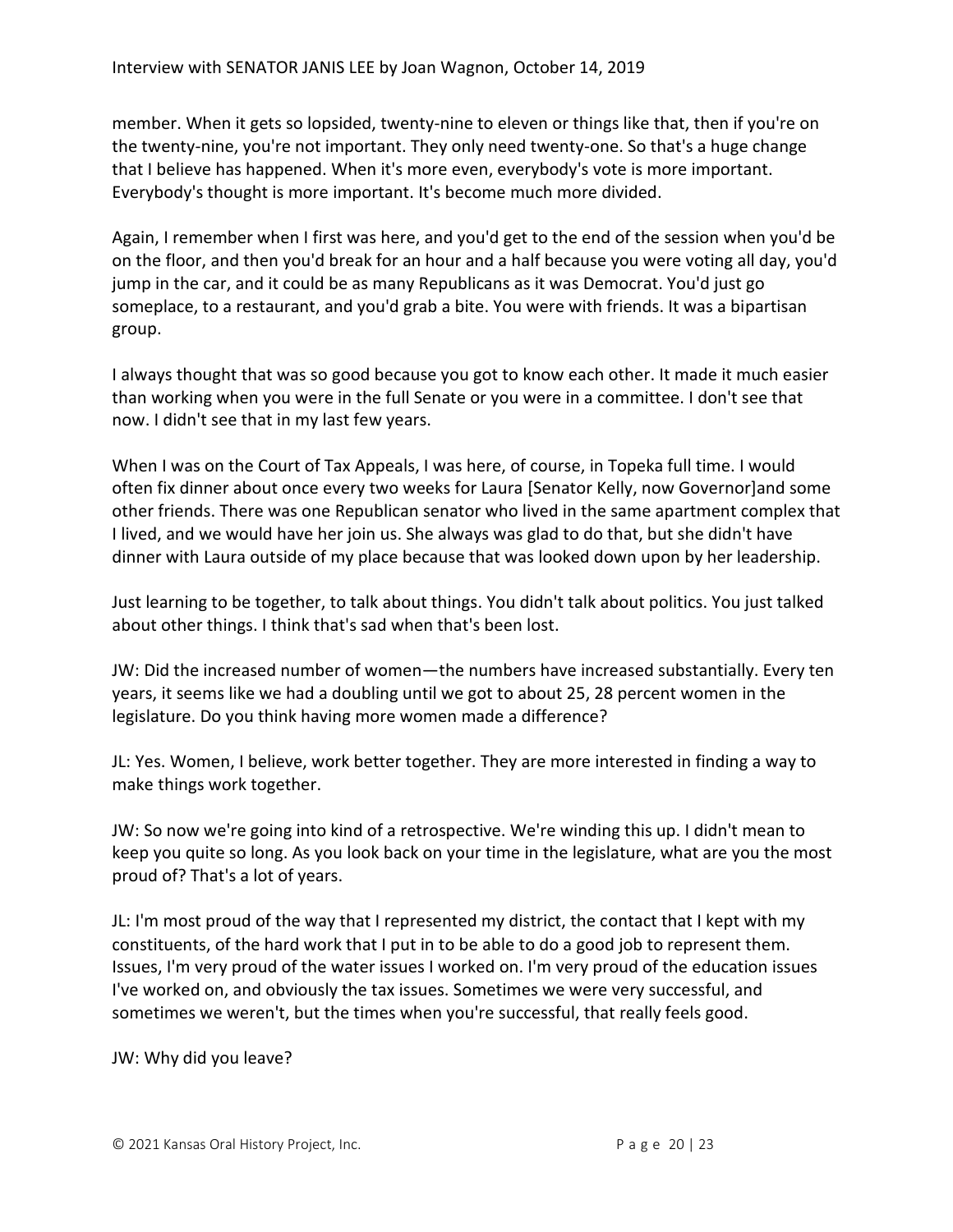JL: I left because I had the opportunity to go to the Court of Tax Appeals, and because quite frankly, after twenty-two years, I felt it was time for me to move on. As you know, it's very difficult when you're a legislator, especially like I was, a Democrat from western Kansas, the only one, it would have been very difficult for me to not have run again. That would have just been almost impossible. I'm not certain that I could have won that next election, but more importantly, I just felt it was time for me to move on. Twenty-two years is a long time. I wanted to have time to spend, more with my husband and with my family. For the twenty-two years I was in the legislature, the most time my husband and I had together was usually the Saturdays when he would drive me to some parade. We were in thirty parades a year. Usually in the summertime when I was going to parades, he and I would go together, if he could.

The sad thing about that is I would get in the car and fall asleep, and he'd drive. I didn't realize how tired I was until I left the legislature, and we started doing things together with him driving, and I didn't fall asleep.

JW: That's pretty interesting, Janis.

JL: The other thing that was more interesting for me when I left the legislature and went to the court, I would feel so guilty on a Saturday because I was just home. I wasn't going someplace to meet with constituents. It took me a couple of months to get over feeling guilty because I wasn't serving somebody on Saturday. That's what I did.

JW: For twenty-two years.

JL: For twenty-two years, yes.

JW: The changes in the legislature that you noticed during those years, does the legislature work any better or any less well with other branches of government?

JL: I don't believe it works as well, especially under the Brownback administration. I felt like there were a lot of relationships that were destroyed between the other agencies.

JW: You worked for COTA.[Court of Tax Appeals}

JL: Yes.

JW: Was there any difference in working in a bureaucracy than working in a legislative—

JL: Oh, there's a huge difference. I wish every legislator could work in an agency. What I found was, with the Court of Tax Appeals, those people were very interested in doing their job and doing a good job for the state. It was an 8-5 job, and I got to go home in the evening and got to have weekends to myself, but I loved it, but it was very different, very different from the legislature. It wasn't the politics that there is in the legislature.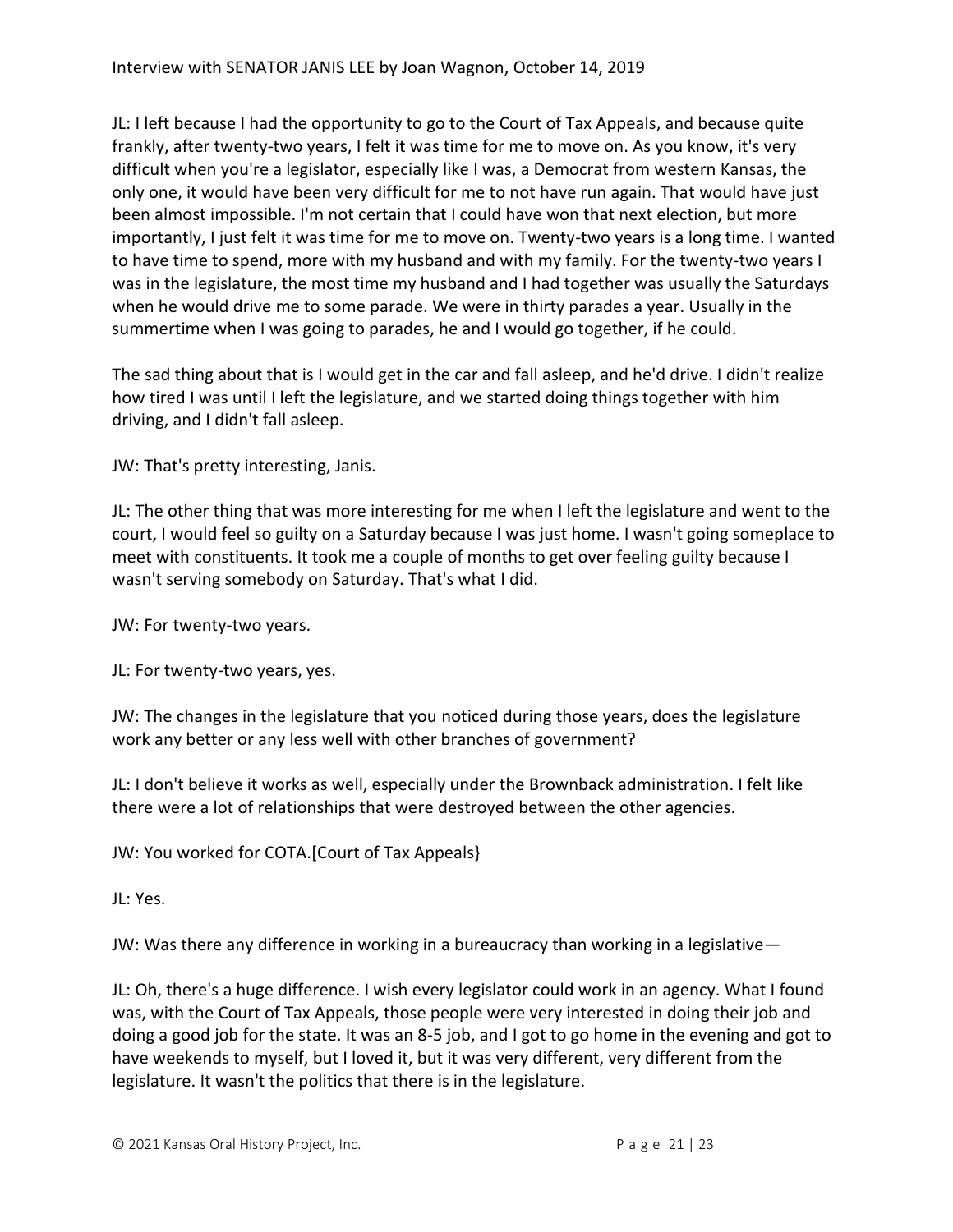JW: So you were a hearing officer?

JL: I was a hearing officer. I also was executive director. They had done away with that position. The court had married the position of chief hearing officer and executive director. Governor Brownback would never allow them to actually give me the name of executive director because he said that was holding two positions at once, but I did the job. The three judges had me do that job. Then I also, whenever one of the judges couldn't be there, I sat on the court.

JW: Who appointed you?

JL: Mark Parkinson appointed me. Governor Parkinson appointed me.

JW: And COTA, the Board of Tax Appeals, changed [names] several times, and it's changed back again.

JL: Yes.

JW: Would you have done this again as a young woman?

JL: Yes, I would. It was a wonderful time. I loved it. I made so many friends across the state and so many friends in my district. Yes, I would do it in a heartbeat again. I'm too old to do it now.

JW: No, I get that.

JL: But if I could do it over again, absolutely I would do it. It was a wonderful time.

JW: I'm sure, after twenty-two years, you have some advice for other women who might be planning to go into politics or serve in the legislature. What would you tell them?

JL: First of all, to get to know your constituents and to spend as much time as you can with your constituents, and then to study the issues very diligently. After twenty-two years, I still found there were issues, things dealing with state government, that I learned, new things that I learned. That was the joy to me, was the opportunity to get to learn.

JW: Janis, you have been a remarkable legislator.

JL: Well, thank you.

JW: And a delightful interview. Is there anything that we haven't talked about that you want to add for the record because this is going to be posted on the Kansas Memory at the Kansas State Historical Society, and who knows what else we'll do with it?

JL: Serving in the legislature was a wonderful opportunity. It's a wonderful way for you to be able to serve your community and to help move policy at the state level. Also I would like to